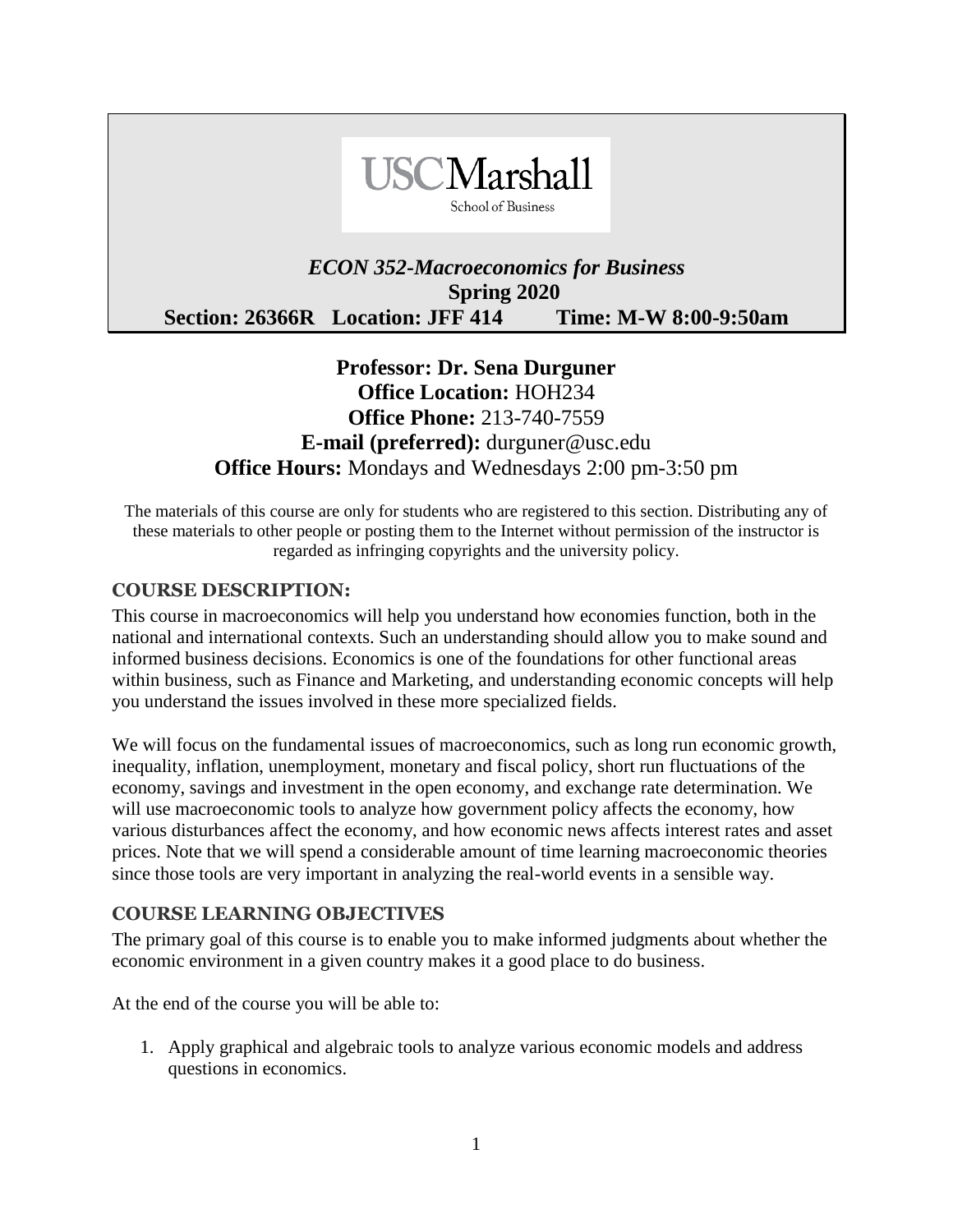- 2. Apply the basic demand and supply model to calculate equilibrium wage rates, employment, interest rates and investment in an economy.
- 3. Use the neoclassical growth model to measure and forecast GDP in different economies.
- 4. Find sources of macroeconomic data, manipulate them, and understand how they have been behaving historically and how they compare across countries.
- 5. Understand and critically evaluate the news about the macro economy in the financial press.
- 6. Evaluate the effects of government policy such as changes in tax rates, or money supply on individuals, firms, and the economy.
- 7. Collaborate with others to judge news about the U.S. and world economy.
- 8. Understand and control the factors what lead to effective teamwork.
- 9. Demonstrate an ability to gather and disseminate information and communicate it clearly, logically, and persuasively in professional contexts.

#### **ALIGNMENT WITH MARSHALL SCHOOL OF BUSINESS PROGRAM LEARNING GOALS**

**Learning Goals:** In this class, emphasis will be placed on the USC Marshall School of Business learning goals as follows:

| Goal | <b>Description</b>                                                                                                                                                                                                                                                     | Course<br><b>Emphasis</b> |
|------|------------------------------------------------------------------------------------------------------------------------------------------------------------------------------------------------------------------------------------------------------------------------|---------------------------|
| 1    | Our graduates will demonstrate critical thinking skills so as to<br>become future-oriented decision makers, innovators and<br>decision makers in diverse and rapidly changing business<br>environments                                                                 | High                      |
| 2    | Our graduates will develop people and leadership skills to<br>promote their effectiveness as business managers and leaders<br>in the $21^{st}$ century's evolving work and organizational<br><i>structures</i>                                                         | Medium                    |
| 3    | Our graduates will be effective communicators to facilitate<br>information flow in organizational, social, and intercultural<br>contexts.                                                                                                                              | Medium                    |
| 4    | Our graduates will demonstrate ethical reasoning skills,<br>understand social, civic, and professional responsibilities and<br>aspire to add value to society                                                                                                          | Low                       |
| 5    | Our graduates will develop a global business perspective. They<br>will understand how local, regional, and international markets,<br>and economic, social and cultural issues impact business<br>decisions so as to anticipate new opportunities in any<br>marketplace | High                      |
| 6    | Our graduates will understand types of markets and key<br>business areas and their interaction to effectively manage<br>different types of enterprises                                                                                                                 | High                      |

#### **PREREQUISITES**

*1)* ECON 351 (Microeconomics for Business) or equivalent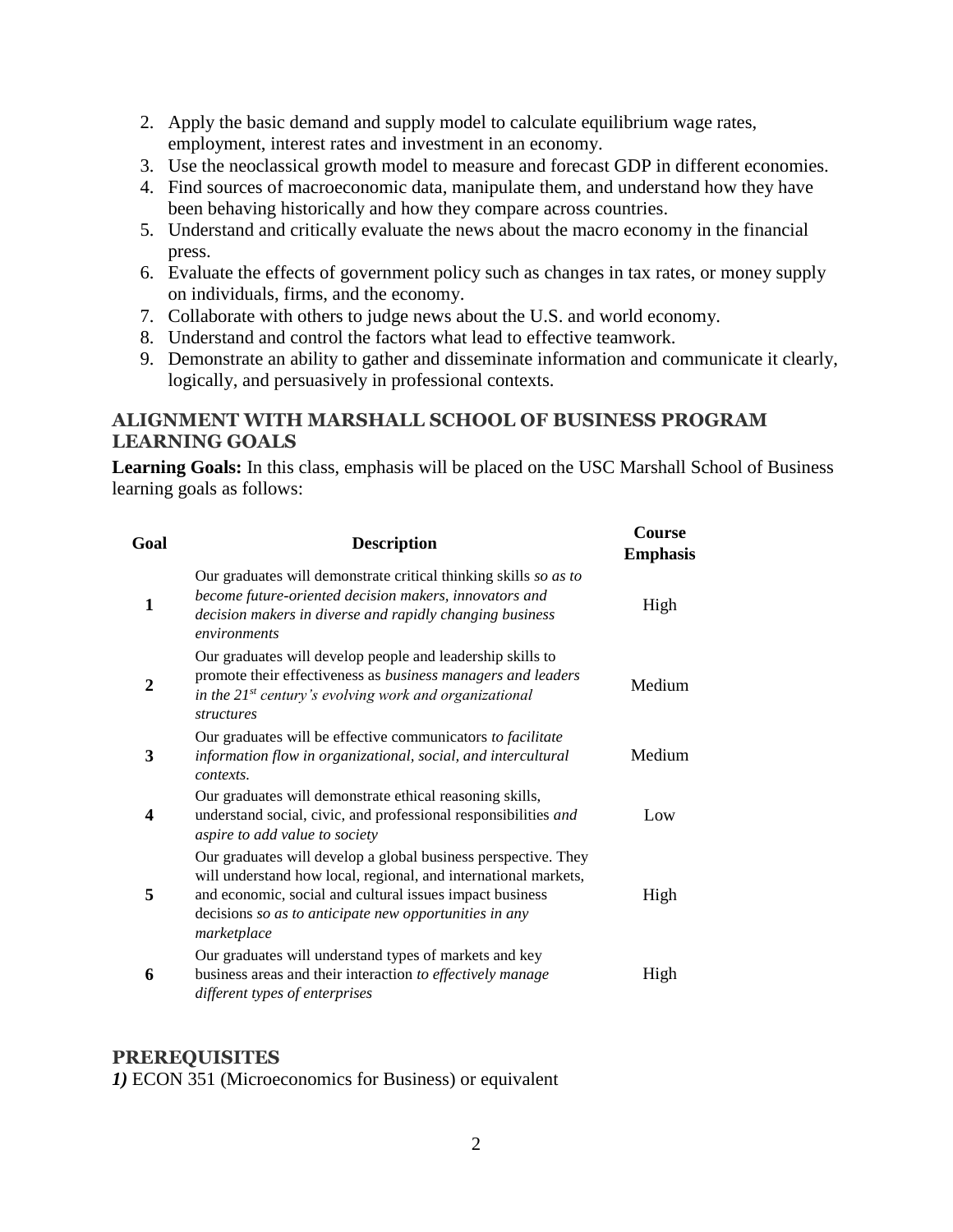*2)* MATH 118 (Fundamental Principles of Calculus) or equivalent. I will also assume that you can use Excel and Power Point. If you are not familiar with those, you can teach yourself from online tutorials at the Lynda website offered by USC IT services;<http://itservices.usc.edu/lynda/>

## **REQUIRED COURSE MATERIALS**

*1) Required Textbook:* The required textbook for this course is *Macroeconomics* by Andrew A. Able and Ben S. Bernanke, D. Croushore,  $10<sup>th</sup>$  edition.

Since this is an expensive book, students are welcome to use earlier editions. I also put copies of the book on reserve at the USC Gaughan & Tiberti Library.

**2***) Course Notes on Blackboard:* Power point slides and other course material (including nongraded assignments) will be uploaded to Blackboard. Blackboard Registration [\(http://blackboard.usc.edu\)](http://blackboard.usc.edu/) is required.

**3) MyEconLab Registration (pearsonmylab.com):** Please follow the registration instructions provided on Blackboard under "Course Content".

While registering to MyEconLab, please use your school emails and official registration names rather than nicknames and other email accounts such as gmail etc.

Note 1: You have 3 ways to purchase MyEconLab.

1) You can purchase hard copy of the book which comes with MyEconLab registration which also includes the e-book.

2) You can purchase the MyEconLab together with the e-book without having to purchase the hard copy of the book.

3) You can purchase only the MyEconLab without the e-book or the hard copy of the book. Please consult to the USC bookstore for the pricing of these options.

*4) Commanding Heights Video:* We will watch parts of the Commanding Heights video.

## **You can stream the video directly from the PBS website for free at the following address:** <http://www.pbs.org/wgbh/commandingheights/lo/story/index.html>

There are 3 episodes: episode 1: "The Battle of Ideas", episode 2: "The Agony of Reform", and episode 3"The New Rules of the Game". Each episode contains several chapters. The site also includes transcripts of the CDs, if you wish to review the material.

## **Or you can access it from the youtube website:**

For episode 1: [https://www.youtube.com/watch?v=EXULSLoALC4&list=PLXKLYIH9Cw8s1Kt2e73Sb02vi8](https://www.youtube.com/watch?v=EXULSLoALC4&list=PLXKLYIH9Cw8s1Kt2e73Sb02vi8N0KMf-N&index=2&t=0s) [N0KMf-N&index=2&t=0s](https://www.youtube.com/watch?v=EXULSLoALC4&list=PLXKLYIH9Cw8s1Kt2e73Sb02vi8N0KMf-N&index=2&t=0s)

For episode 2: [https://www.youtube.com/watch?v=xOuTZXQFDMA&t=0s&index=3&list=PLXKLYIH9Cw8s](https://www.youtube.com/watch?v=xOuTZXQFDMA&t=0s&index=3&list=PLXKLYIH9Cw8s1Kt2e73Sb02vi8N0KMf-N) [1Kt2e73Sb02vi8N0KMf-N](https://www.youtube.com/watch?v=xOuTZXQFDMA&t=0s&index=3&list=PLXKLYIH9Cw8s1Kt2e73Sb02vi8N0KMf-N)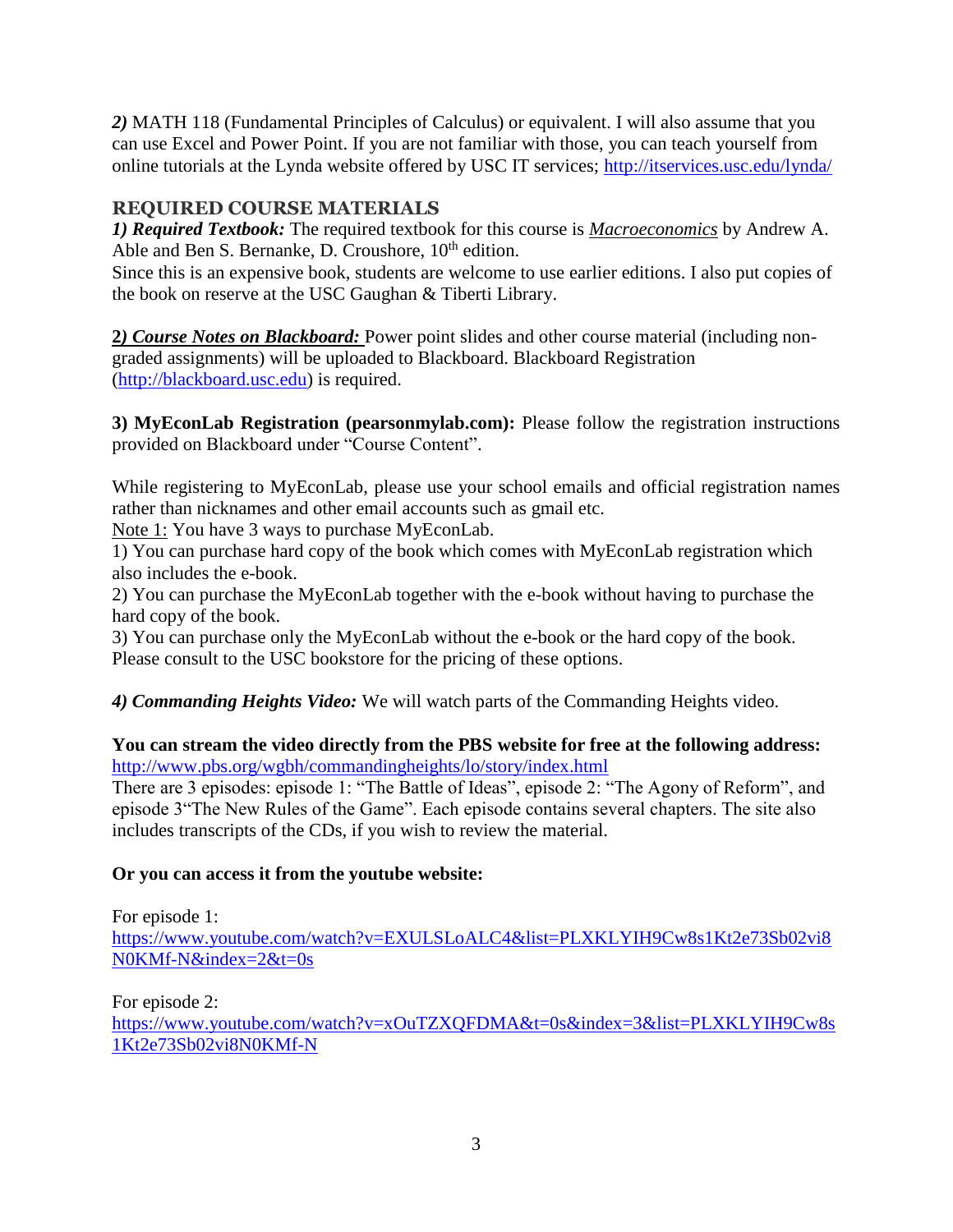For episode 3:

https://www.youtube.com/watch?v=X1Fzjd9pGS8&list=PLXKLYIH9Cw8s1Kt2e73Sb02vi8N0 KMf-N&index=4&t=0s

*5) Access to Excel Software:* Besides access to MyEconLab and Blackboard, you will also need access to Microsoft Excel software. USC students can download Microsoft Office 2013 for free use on up to five devices. The software is available both for Windows and Apple. More information can be found at [http://itservices.usc.edu/office/.](https://mail.marshall.usc.edu/owa/redir.aspx?C=NofPGfwyikOnHVn6WZTSuFwA486h-tEIyQuo36rpnF1ws-xocoajl2wtpn2NHXS95XES4RcSDbs.&URL=http%3a%2f%2fitservices.usc.edu%2foffice%2f)

#### **GRADING POLICY**

Grades will be assigned according to the following weights:

| <b>8 Best Pre-Lecture Quizzes</b>       | $7\%$ |
|-----------------------------------------|-------|
| <b>7 Best After-Lecture Assignments</b> | 8%    |
| <b>Group Presentations</b>              | $5\%$ |
| Midterm 1, 2                            | 50%   |
| <b>Final Exam</b>                       | 30%   |

Tentative Exam Dates: Midterm 1: February 19, Wednesday Midterm 2: April 1, Wednesday Final Exam: Please check the university website <http://classes.usc.edu/term-20201/finals/>

In **rare** occasions, the dates of the exams might need to be changed. In that case, I will notify students through Blackboard as soon as possible. It is your responsibility to check the announcements on Blackboard.

**Pre-Lecture Quizzes:** You will have 10 quizzes and the average of your best 8 quizzes will count for 7% of your final grade. You will take these pre-lecture quizzes on the MyEconLab website before we cover the assigned chapter in class. The goal of these quizzes is to give you an incentive to come prepared to class. *Students who read the book and review the lecture slides and then work on those questions diligently on their own will benefit the most from the lectures and will be more successful in the exams.* You can find the detailed schedule for the quiz due dates at the end of the syllabus. These quizzes will be due by 10 pm on the due date.

You will have two attempts for each quiz and will complete each attempt in one session once you start it. Out of the two attempts, your attempt with the highest score will determine your quiz score. Each quiz will vary from 5 to 12 questions and they will be timed. The timing of the quiz will change depending on the length of the quiz and will vary from 10 to 24 minutes. During the quiz, you can have access to your remaining time from the top middle corner of the screen. After submission, you will not be able to review the submitted quizzes on MyEconLab website. Not being able to review your submitted quizzes or which questions you got wrong on MyEconLab website will not hinder your performance in the class since the quizzes test only whether you did your work as a student prior to coming to class; that is reading the chapter and going through the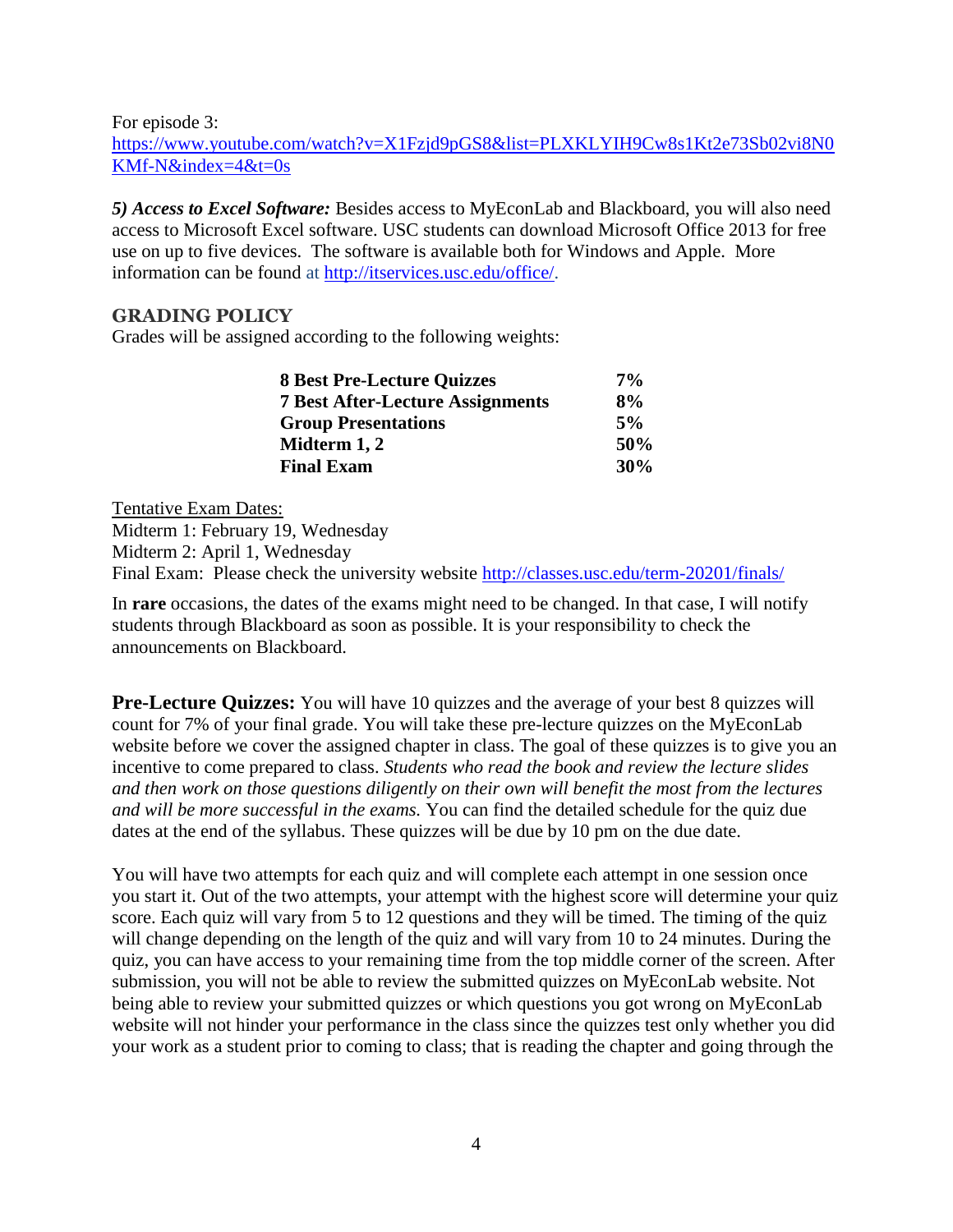lecture notes in advance. If you have concerns with your pre-lecture quizzes, you can visit me during my office hours.

In fairness to students who complete the quizzes on time, there will be no deadline extensions and no make-up policy for the missed quizzes, no matter what the excuse is. In order to accommodate unanticipated events, illness, religious holidays, or conflicts in your schedule, the missed quizzes will count towards your lowest 2 scores that gets dropped out.

To learn about the specific sections you will be tested in each quiz, please refer to the "Outline" titled slide in your lecture slides. You can access the lecture slides through Blackboard under "Course Content" folder.

**After-Lecture Assignments:** You will have 9 assignments and the average of your best 7 assignments will count for 8% of your final grade. You will have 3 attempt for each question in the assignment. The assignment related with Chp 0 does not count for the 9 assignments. The goal of the Chp 0 assignment is to teach you how to use MyEconLab website and this chapter 0 assignment will not count for your final grade computation. You will take these assignments on the MyEconLab website after we cover the assigned chapter in class. The goal of these assignments is to give you an incentive to study on a weekly basis. *Since Economics is such a subject matter that builds on previous topics, students who study on a regular basis will perform better.* You can find the detailed schedule for the assignment due dates at the end of the syllabus. These assignments are due by 10 pm on the due date. In fairness to students who complete the assignments on time, there will be no deadline extensions or no-make up policy, no matter what the excuse is. In order to accommodate unanticipated events, illness, religious holidays, late registration to class, or conflicts in your schedule, the missed assignments will count towards your lowest 2 scores that gets dropped out.

**Important:** MyEconLab may crash due to technical problems, software issues, or unreliable internet connections. In those situations, the students will need to move to the second attempt to complete the quizzes. For instance, if a software is out of date and if the quiz is interrupted for a software update or for any other reason, one of the quiz attempts will be used and this attempt will not be re-opened for re-take. The students will need to move onto the second attempt. Under rare situations, some students may not be able to use both attempts. In those situations, your quiz will count as one of the two quizzes that gets dropped. The reason your two lowest quiz scores and similarly your two lowest assignment scores is dropped is to accommodate students for such inconveniences.

For the assignments and quizzes, it is recommended that you work on MyEconLab at your own pace and do not leave to the last minute. If the website crashes and you cannot do your submission by the due date, it will be the student's responsibility and there will not be any deadline extensions.

**Group Presentations:** It will count 5% of your final grade. You will form groups and present one of the topics given at the end of the syllabus. Presentations will take place throughout the semester on the days indicated on the schedule below. All members of the group must be present and participate. Failure to be present the day of your group presentation will result in a grade of zero.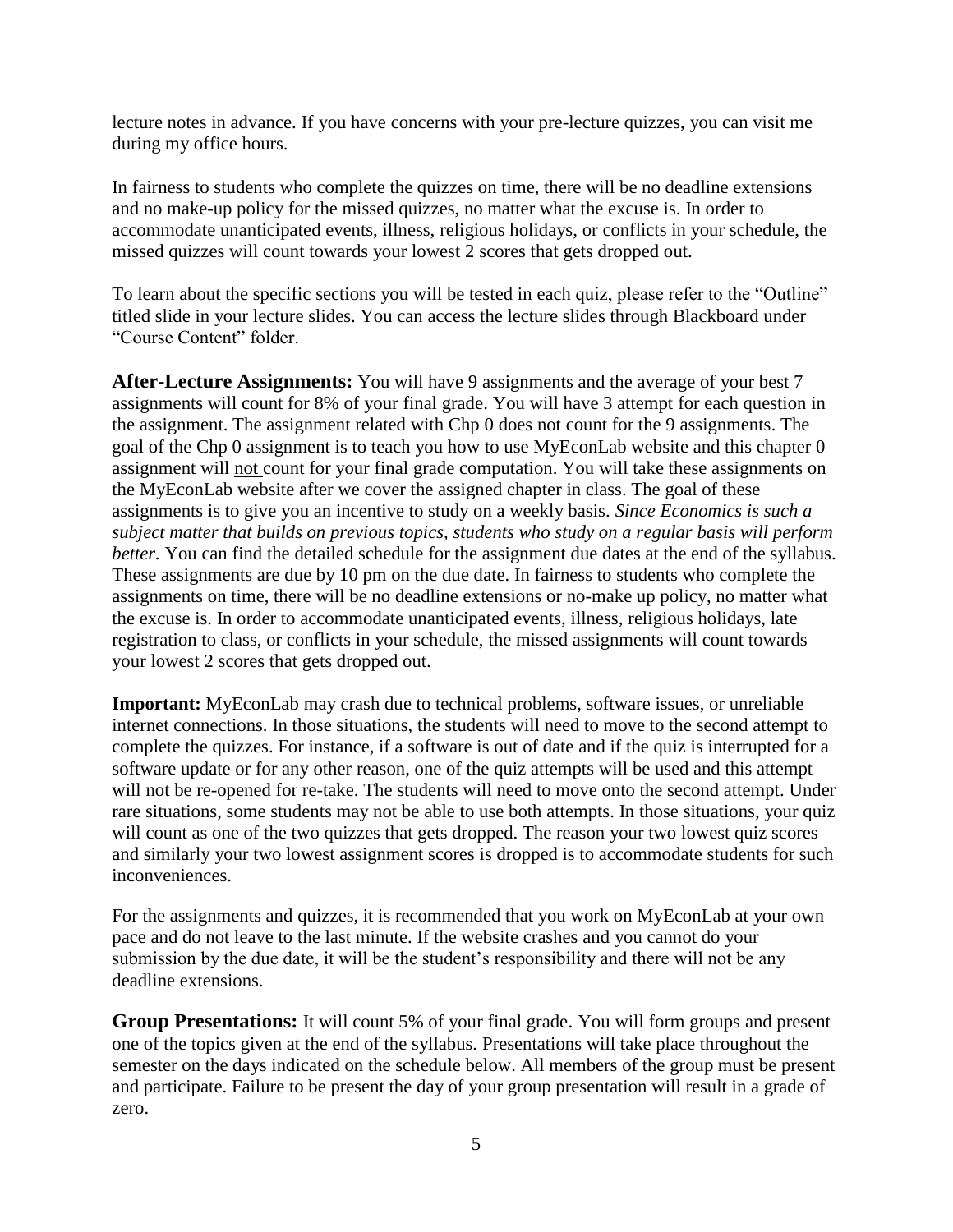Teams are expected to make a formal presentation with slides (about 20-25 minutes), which will follow with questions addressed to the class (about 5 minutes). Teams should **post on Blackboard by using the assignment folder 24 hours before their presentation, 1) a copy of their power point slides, 2) an excel copy of the two graphs that are generated by the group members (this excel copy should include the graph along with the data that you have used in drawing the graph), 3) a word document with 3-4 questions, and 4) another word document with the answers to those 3-4 questions** about the topic they will be covering. The professor will post these questions on Blackboard under "Content" folder and the class will have to answer those questions at the end of the presentation. Failure to send any of these materials ON TIME to Blackboard by the group members will affect your presentation score and your total presentation score will be deducted by 3%. I will evaluate group presentations by a **"Grading Rubric"** which can be found on Blackboard under "Content" folder. Group Presentation grades will be posted at the end of the semester.

I will also post a **"Group Project Point Allocation Contract"** on Blackboard under "Content" folder. The purpose of this contract is for me to gain information on the contribution of each individual team member to the project and to discourage "free riding" problem. **This contract is due as a hard copy before your scheduled group presentation.** Based on the "Group Project Point Allocation Contract", the instructor will distribute the score of the project proportionately to each group member, (subject to a 10% cap). All members to the group must agree to the allocation, and if they do not, the instructor will determine the allocation after thoughtful consideration of the information provided through your peer evaluations. For this purpose, each person in the group should save files, e-mail exchanges or any other evidence that may be supportive in their cause.

**2 Midterm Exams:** The weight of your midterm with the higher score will be 30% and the lower score will be 20%. The chapters that you will be responsible for each midterm are provided at the end of the syllabus under "Tentative Course Schedule".

**Final Exam:** Final exam will be **cumulative** and covers all the chapters. **All the chapters and/or concepts are equally weighted.** Final exam will be worth 30% of your final grade. *University policy requires the final exam to be given at the time indicated by the University's final exam schedule. You may refer to* <http://classes.usc.edu/term-20201/finals/> *to learn about the final exam time and location. Instructors do not have discretion to grant exceptions to this policy. No student is allowed to take the final exam earlier or to skip the final exam.* 

**All midterms and final exam will be closed book and notes. For exams, you are responsible from all the material covered during lectures including graded and non-graded assignments, and possibly any assigned video segments from "Commanding Heights" as well as from the material discussed in class presentations. Students arriving late to exams**  will not be given extra time and students may not take an exam in another section. Taking an exam with the **"wrong" section** without prior permission from me is **an automatic zero** for that test.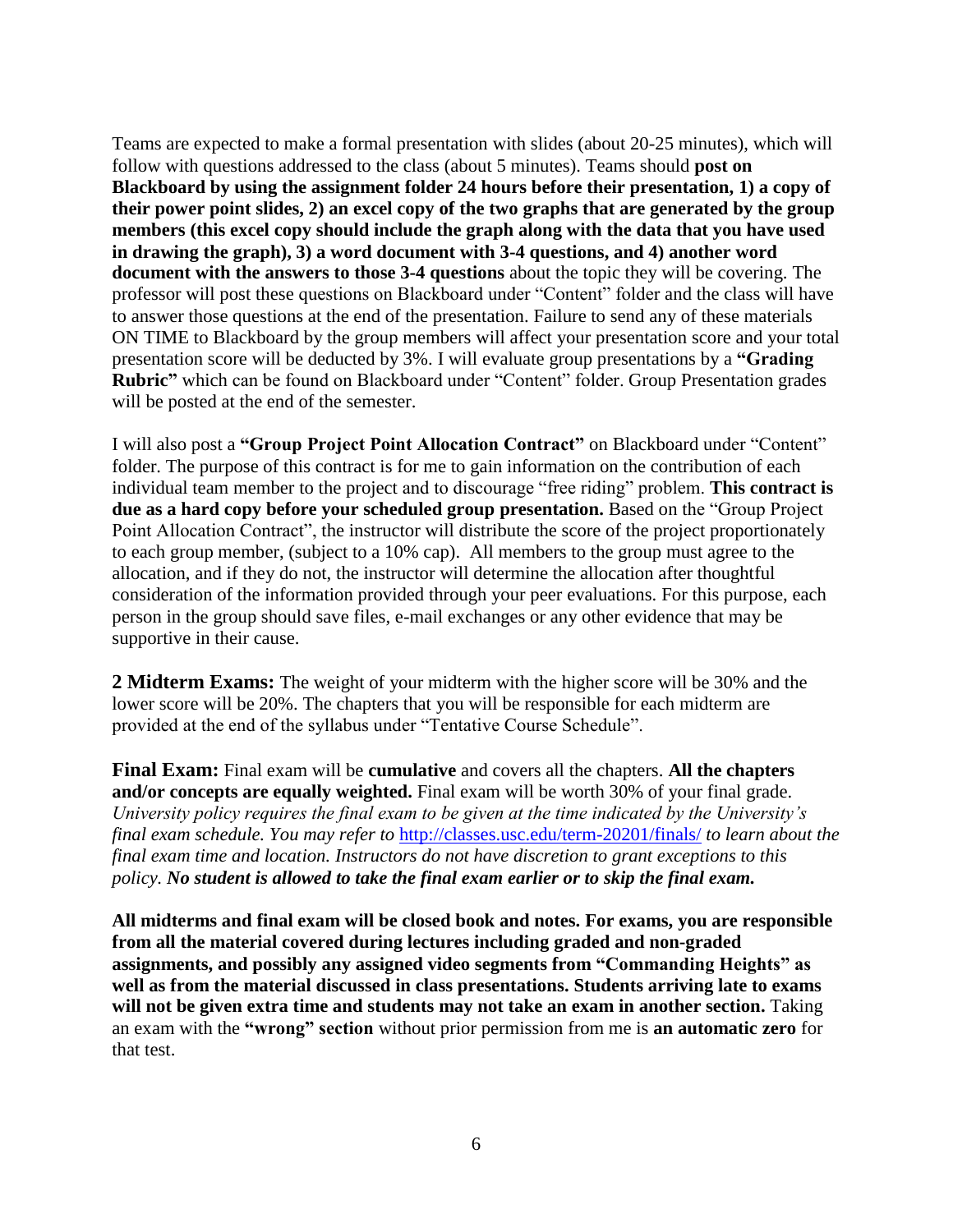**There will be no make-up tests.** By enrolling in the course you are committing to take the exams on the scheduled dates. If you miss an exam, it receives an automatic zero. If you miss the exam for an approved reason, the weight of the final exam is increased to compensate for the missed exam. Approval for a missed exam will be **rare**, and only with appropriate written documentation from an authoritative source indicating why the student was unable to appear for the exam.

For example, if you miss an exam due to a severe health condition, a doctor's note addressed to the professor warranting the absence of the student from an exam will be required. "USC-Authorization for Disclosure of Medical Information" or "USC-Absence Excuse form for selfverification" or a note from the Engemann Student Health Center which states you were seen by a doctor is not a sufficient documentation because they are not a note warranting your absence from the test. If you have to miss a test for religious reasons, you need to let me know two weeks before the missed exam and the school will need to verify the validity of your request.

I do not assign letter grades to individual exams. At the end of the semester, I will compute your weighted average semester score as follows.

> Semester Score =  $0.30^*$  midterm with higher score in  $\%$  + 0.20\* midterm with lower score in  $\%$  +  $0.30*$  final exam score in  $\%$  $+ 0.07*$  Avg(quiz score in %) +

 $0.08*$  *Avg* (assignment score in %) +  $0.05*$  (group presentation score in %)

If your end of Semester Score **is 48% and below**, you will receive a **failing grade (F).** *This rule will be strictly enforced. I will also not assign any kind of extra credit activities (papers, homework, etc.) to any of the students in class either to pass the class or to boost their grades.* 

**Cutoff points for As, Bs, Cs, and Ds** will be assigned according to the overall course performance and your individual performance. In setting the cutoff points for the ranges of letter grades of **As, Bs, Cs, and Ds** the final exam will also be crucial since the final exam is cumulative and shows the true knowledge of the student for the subject matter.

Your final grade will reflect my best judgment of your course performance, as indicated by your performance on the midterm exams, final exam, and your ranking among all students in the course. Your rankings in the course will be determined based on the weighted semester score you received at the end of the semester. Your grade will not be based on a mandated curve or hard target, but on your performance. Historically, the average grade point for this class is about a 3.0 (B).

In marginal situations, if you are in between cutoffs, my opinion will matter. In determining my opinion, I will consider your work ethics, your professionalism in class, and how well prepared you come to class and how satisfactorily you answer cold-calls (please refer to section on "Recommended Preparations and Expectations" to learn more about how you can better prepare for a class). Some examples of **good work ethics** are hard work, motivation, persistence, and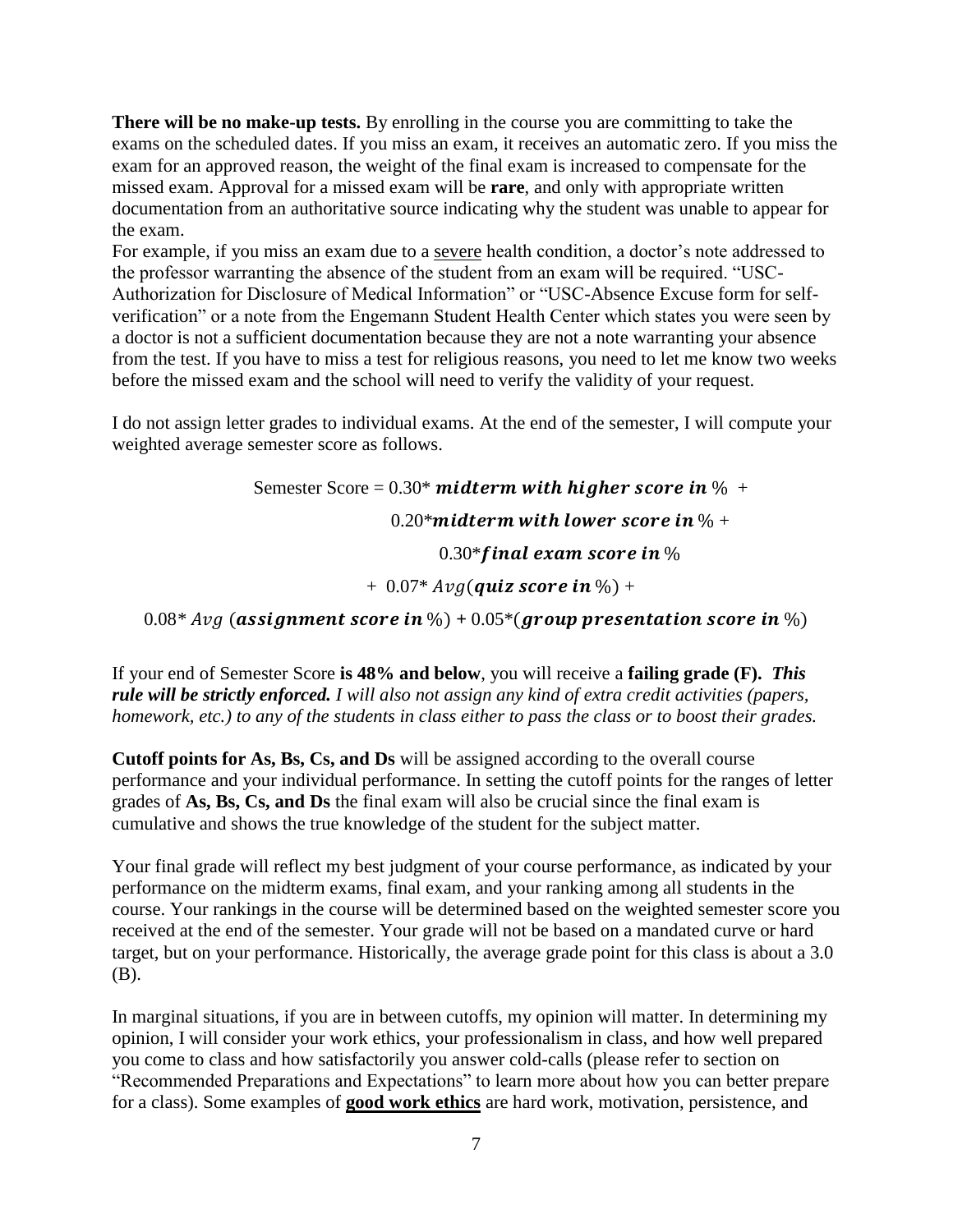determination. Some examples of **professionalism** in and out of class are arriving to class on time and not leaving the class early, being attentive and not lounging during lectures, turning off cell phones/laptops/any other technical devices before the class starts, no side/private conversations during lecture, and not engaging in any type of disruptive behavior in class.

## **CLASSROOM ETIQUETTE**

In order to create a conducive learning environment for all students, students are expected to follow the below grim rules–grim means "no negotiation" in this context.

**1)** Students are expected to turn off cellular phones, laptops or tablets or other electronic devices before entering the classroom and put them in their backpacks. No text messaging or use of electronic devices are allowed during class time.

**2)** Students are expected to arrive on time and stay for the entire class. You may not come and go as you please. If you have an extraordinary circumstance that requires you to come to class late or leave the class early, you need to let me know in advance prior to class. However, these situations will be very rare because by registering to this class, you agree that there is no time conflict with your other schedules and you are committed to the class for the allocated time. **3)** During class time, students are expected not to engage in any private/side conversations with other

students (no matter what the purpose is) because this creates disruption to your classmates. **4)** When you are asked to work on a problem during class time, you are expected to work on your own. This helps you to figure out your gap in your understanding. However, from time to time, we may engage into a pair discussion of the problem and in that case, I will let you know.

**5)** Students are expected not to interfere with other students' questions because it creates disruption in class. Every student is responsible in expressing their own questions. If they need further explanations to their questions, they need to follow up with the professor after class.

**6)** Any additional disruptive behavior will not be tolerated. Examples of additional disruptive behavior are as follows but not limited to only these examples:

- A student who loudly and frequently interrupts the flow of class with inappropriate questions or interjections.
- A student who becomes belligerent when the professor confronts his or her inappropriate behavior.

*Behavior that persistently or grossly interferes with classroom activities is considered disruptive behavior and may be subject to disciplinary action. Such behavior inhibits other students' ability to learn and an instructor's ability to teach. A student responsible for disruptive behavior may be required to leave class pending discussion and resolution of the problem and may be reported to the Office of Student Judicial Affairs for disciplinary action.* 

**7)** You are expected to attend the section you are registered in. You need my prior permission to attend another session for a valid reason. You must take all tests in your registered section. This is mainly a class-space issue.

**8)** You are not allowed to have cell phones during exam times. If you have cell phone on your desk, or hold cell phone in your hand or on your knees or on your chair during an exam time and etc., it will automatically be considered as cheating and you will receive an automatic "F" from the course. The cell phones should be in your back-packs.

**9)** No reference letter request will be considered until after the final letter grades are determined and the entire performance throughout the semester is observed.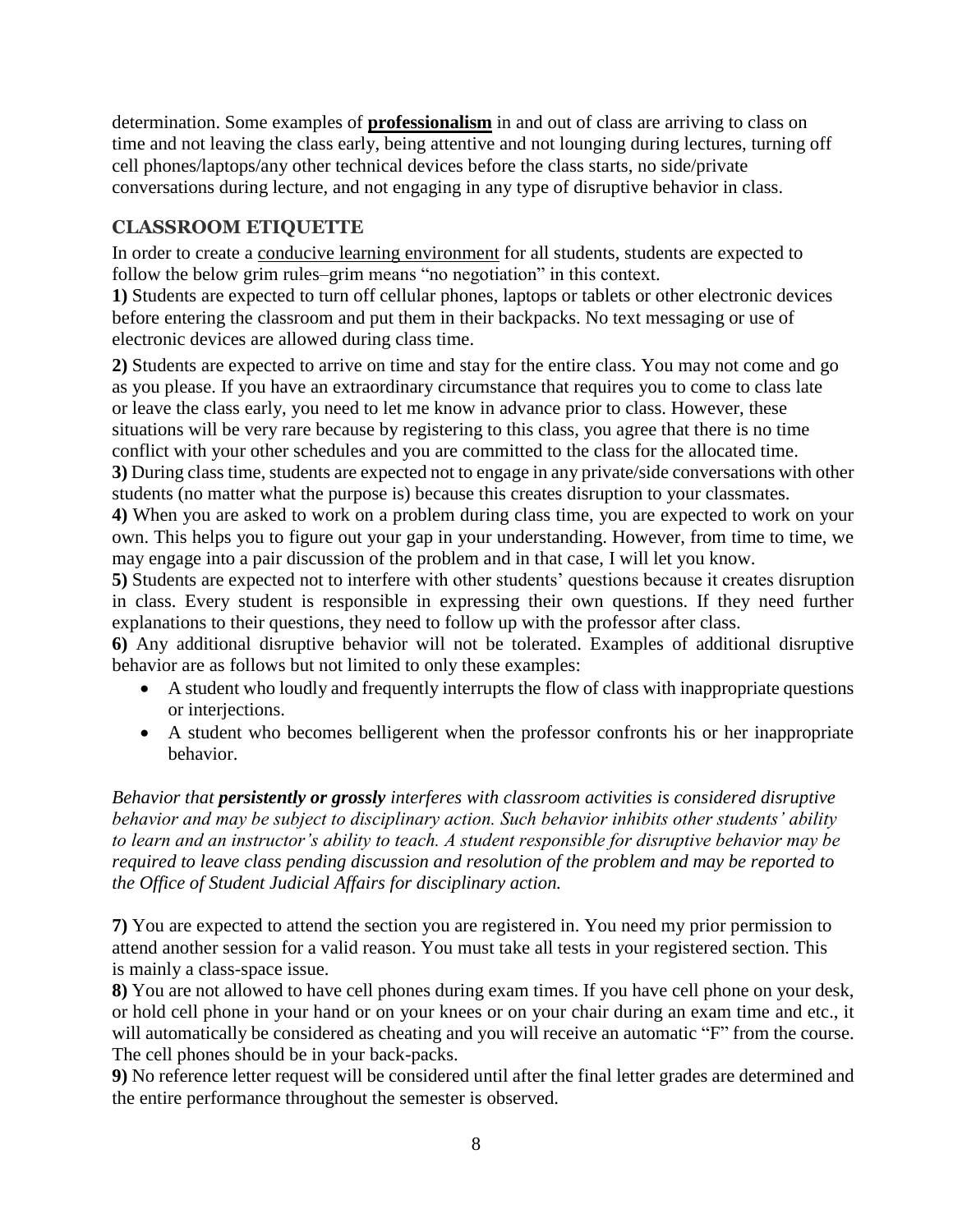#### **OFFICE HOUR ETIQUETTE**

Please remember that office hours are open to any student and there is limited space in the office. Thus, in order to create a conducive learning environment during the office hours, you are expected to come prepared with your own work.

#### **RECOMMENDED PREPARATIONS AND EXPECTATIONS**

Studying for an "analytic" course like ECON 352 requires a different approach than studying for most other non-economics and non-finance courses you are likely to take at Marshall. It requires that you exercise **critical thinking** for studying and for taking exams.

In order to be successful in this course, it is very important that **you prepare yourself for each and every session.** To be more specific, **prior to every session, you should read the chapter and the power point slides before we cover in the class** (see the last page of this syllabus under Course Schedule for a detailed schedule) and then **take the "Pre-Lecture Quizzes'.** I would like to highlight that power-point slides are prepared in depth and reading the power-point slides before coming to class will help you in your preparation to class. Coming prepared to classes will also make it much easier for you to follow the lectures. It is also crucial that you are mentally present in lectures and put an effort to listen carefully so that you can benefit the best from the lectures.

Macroeconomics is logical and seems quite apparent when material is being presented in class. However, the arguments can be subtle and intellectually as well as analytically challenging when the student attempts to reproduce the details of an economic argument outside of class. Further, macroeconomic theory is cumulative, so that a misunderstanding of some earlier argument can create an even deeper misunderstanding at some later stage. Keep current with your understanding of the material by **reviewing your lecture notes soon after each class** and **attempt to recreate the same economic arguments on your own.** If you have any questions on concepts, please visit me during my office hours or attend the Core Review Sessions offered by Undergraduate Advising & Student Affairs office to get clarifications on your questions.

After reviewing each lecture note, I would advise that you do the MyEconlab Assignments. It is important that you **struggle**, **understand**, and **carefully** and **faithfully do the MyEconLab assignments on your own** rather than copying the answer from the previous attempts or from your friends. Doing your assignment on your own will help you the best in understanding the concepts which will hopefully reflect in your exam performances.

For each chapter, I will additionally post non-graded assignments to Blackboard. Although you are not graded on these assignments, my expectation is that you do these **non-graded assignments immediately after we cover the related chapter**. You may also choose to do the MyEconLab Assignments after these non-graded assignments rather than immediately after reviewing the lecture notes but before practicing on the non-graded assignments. It is just a matter of which strategy you prefer. However, both of these strategies (before or after the nongraded assignments) should work fine.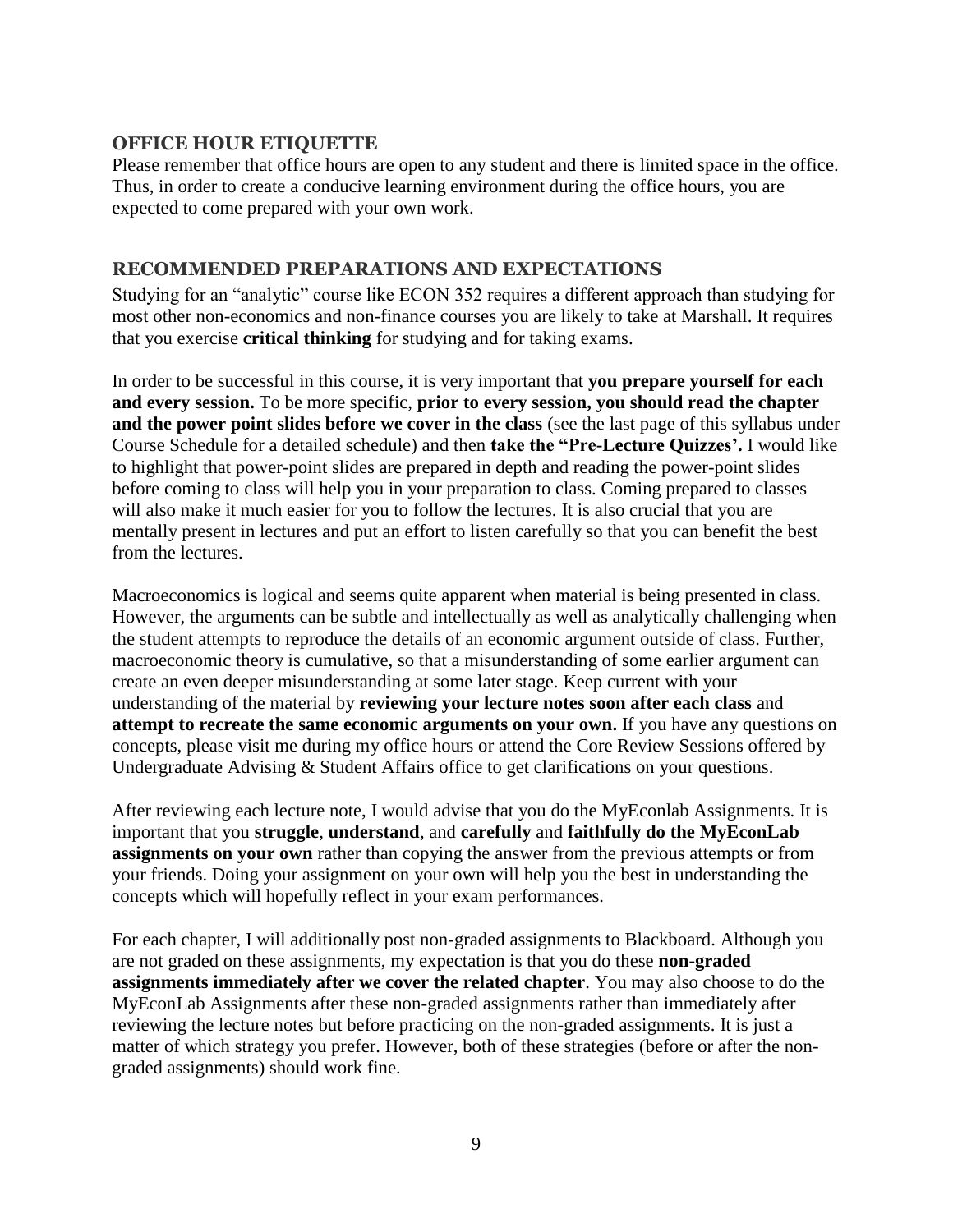These non-graded assignments are very important part of our class – students who **carefully and on regular basis** study these additional materials obtain significantly better grades on the exams. If you pile up these assignments until a week before the exam, you will not be successful in this class. I would like to caution that non-graded assignments are for practice only and memorizing the questions in the non-graded assignments will not guarantee you success in this class.

Since the exam questions are intended to assess how well you understand the basic ideas and principles rather than pure memorization, to be successful in this class, you need to learn to "**think" rather than "memorize"**. Students in the past claimed that there are lots of concepts and these concepts will not stick in their brains. It was because they have made the mistake of memorizing the non-graded questions and absorbing concepts as a vacuum rather than actually learning and understanding the concepts. To be successful in this class, you need to understand the concepts; what they are based on, how they are developed, how they work, and how they are related to other concepts you have already been exposed to; in a way you need to make **connections and analogies between concepts and create the arguments on your own without referring to your notes.** Studying in the correct way which is highlighted above will help you to make these connections and will hopefully lead you for a better success in this course.

**When you are preparing for exams, please go over** *an additional time* all the lecture slides, graded & non-graded assignments, the assigned video segments from "Commanding Heights", and the material discussed in class presentations.

I will not be handing out any of the class materials (including power point slides and non-graded assignments) in class. All these will be available through Blackboard. You are responsible for timely download of the materials. I will also use Blackboard to make class announcements. You will receive an email notification each time an announcement is posted. It is your responsibility to regularly check the announcements and uploads on Blackboard.

Also, the slides posted on Blackboard are not a complete record of what I say or do in class, so coming prepared to class, attending lectures, and taking notes are advised to successfully complete the course. In the past, your classmates have found it extremely useful to print out the slides in advance and make notes on those slides rather than on a separate notebook because it helped them in visualizing the concepts better. If you miss a lecture, your classmates' presentations or the solutions to the lecture slides will not be available in Blackboard. If you want to have access to solutions to lecture slides, you will need to ask for a friend's note or you can confirm with me your answer **only** if you bring me your own solutions.

The class period will typically be taken up by lecture and questions addressed to students, but questions from students are also encouraged. However, if I feel that a question leads us too far afield and would be discussed outside of class, I will say so.

You may also ask me your questions over the email. However, in your emails, you need to write me specifically the question and also your thought process and then I will lead you where you are doing the mistake. I will try to respond those emails within 24 hours. Most times if it is not feasible to give a comprehensive answer to questions sent to me by e-mail, I will ask you to come to my office hours.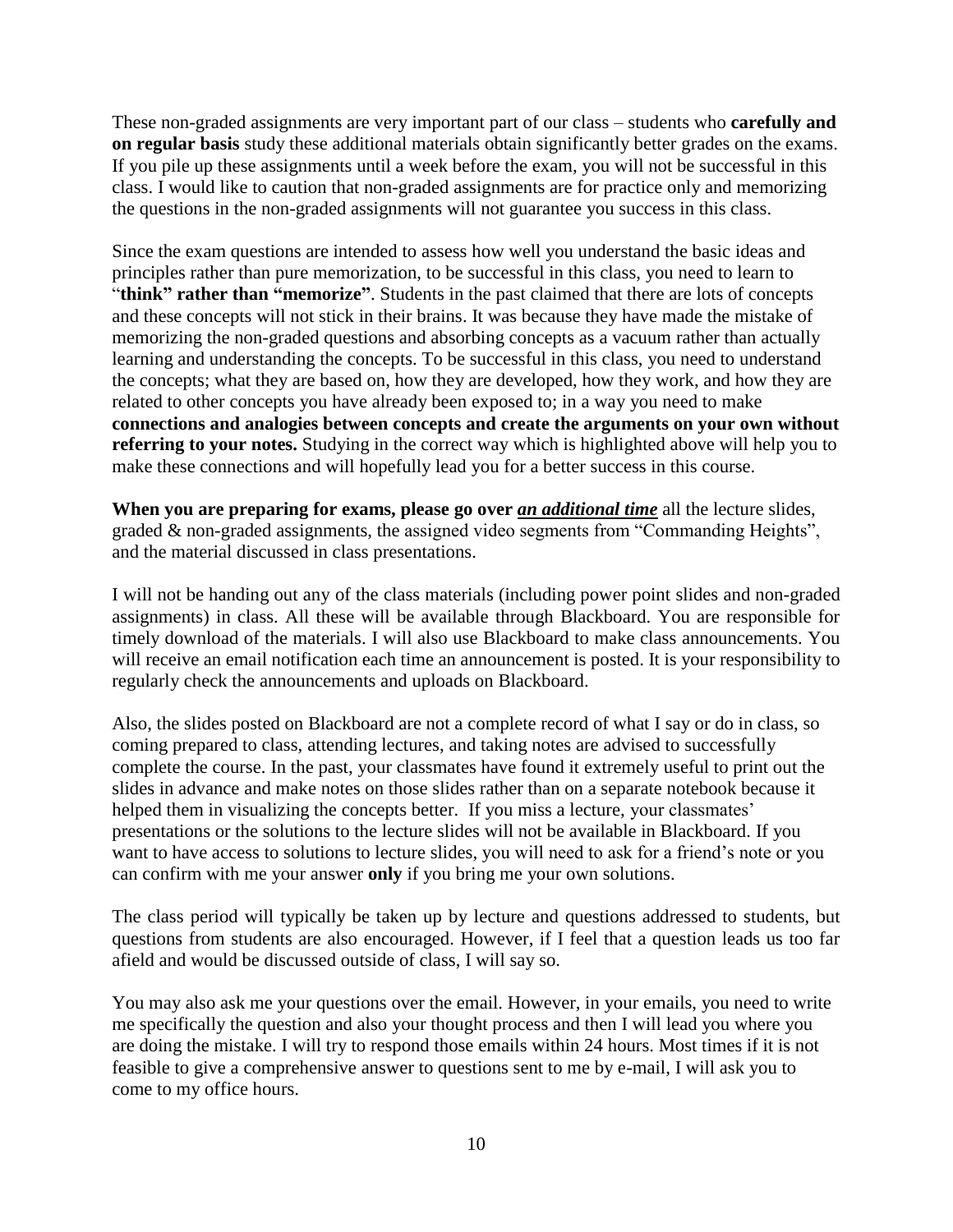## **ADDITIONAL INFORMATION**

#### **TECHNOLOGY POLICY**

Laptop and Internet usage is not permitted during academic or professional sessions unless otherwise stated by the respective professor and/or staff. Use of other personal communication devices, such as cell phones, is considered unprofessional and is not permitted during academic or professional sessions. ANY e-devices (cell phones, iPads, other texting devices, laptops, Ipods) must be completely turned off during class time. Upon request, you must comply and put your device away. You might also be asked to deposit your devices in a designated area in the classroom. Videotaping faculty lectures is not permitted due to copyright infringement regulations. Audiotaping may be permitted if approved by the professor. Use of any recorded or distributed material is reserved exclusively for the USC students registered in this class.

#### **ADD/DROP PROCESS**

This class will remain open enrollment (R-clearance) for the first three weeks of the semester. If there is an open seat, students will be freely able to add a class using Web Registration throughout the first three weeks of the term. If the class is full, students will need to continue checking Web Registration to see if a seat becomes available. There are no wait lists and the professor cannot add students. See USC guidelines here: http://www.usc.edu/dept/publications/cat2012/private/pdf/2012\_2013/academic\_policies\_12.pdf

1) Waitlist. There are no centralized wait lists for Marshall undergraduate courses. Although there are no wait lists, the Undergraduate Advising Office provides a system by which students can indicate their interest in enrolling in classes that are currently full in order to track demand and manage classroom space effectively.

2) Dropping Students. The professor may drop any student who, without prior consent, does not attend the first two class sessions. The instructor is not required to notify the student that s/he is being dropped.

#### **USC SYSTEMS ON ACADEMIC CONDUCT AND SUPPORT SYSTEMS**

#### **Academic Conduct:**

Students are expected to make themselves aware of and abide by the University community's standards of behavior as articulated in the [Student Conduct Code.](https://policy.usc.edu/scampus-part-b/) Plagiarism – presenting someone else's ideas as your own, either verbatim or recast in your own words – is a serious academic offense with serious consequences. Please familiarize yourself with the discussion of plagiarism in *SCampus* in Part B, Section 11, "Behavior Violating University Standards" [https://policy.usc.edu/scampus-part-b/.](https://policy.usc.edu/scampus-part-b/) Other forms of academic dishonesty are equally unacceptable. See additional information in *SCampus* and university policies on scientific misconduct, [http://policy.usc.edu/scientific-misconduct.](http://policy.usc.edu/scientific-misconduct/)

#### **Support Systems:**

*Counseling and Mental Health - (213) 740-9355 – 24/7 on call* [studenthealth.usc.edu/counseling](https://studenthealth.usc.edu/counseling/)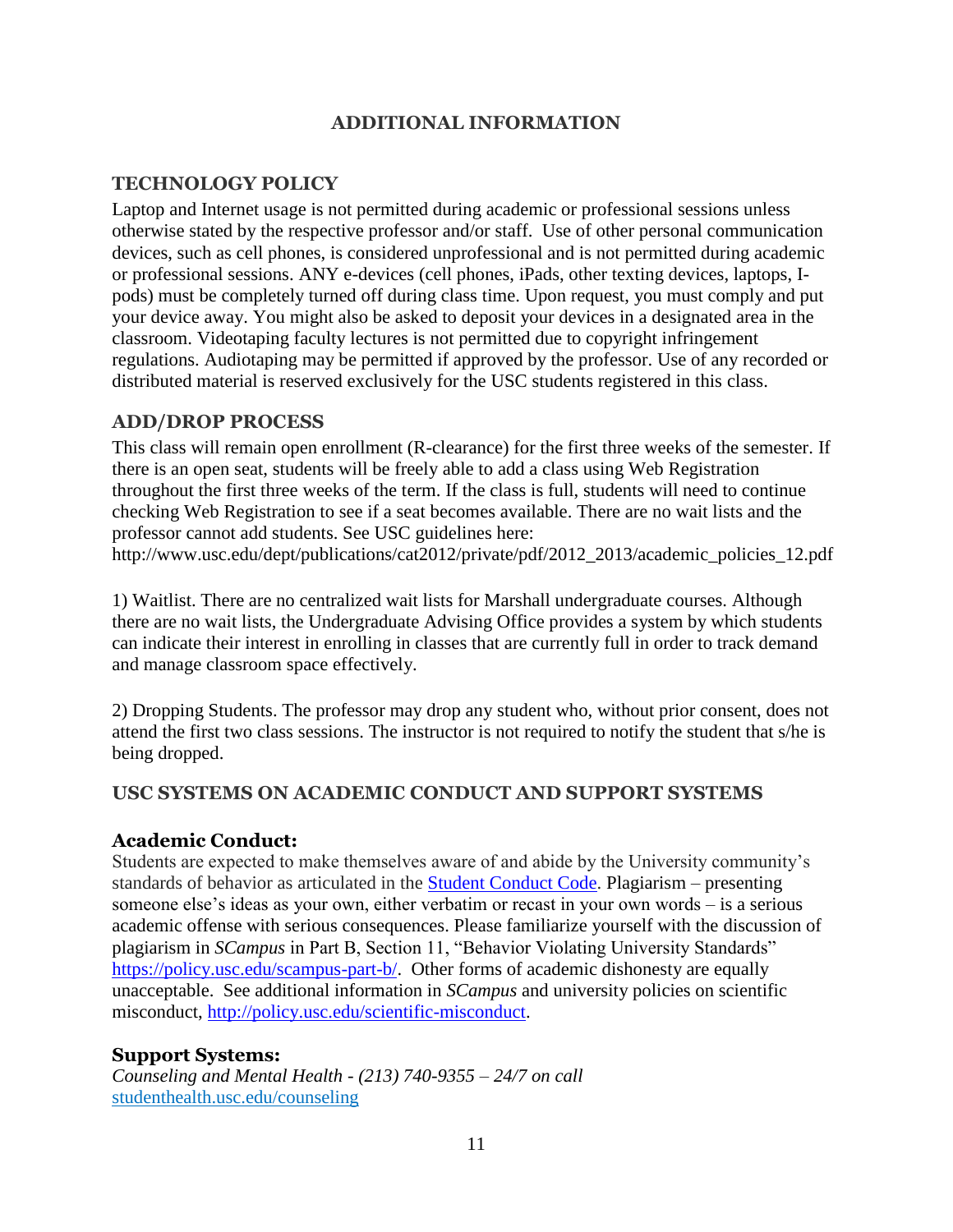Free and confidential mental health treatment for students, including short-term psychotherapy, group counseling, stress fitness workshops, and crisis intervention.

*National Suicide Prevention Lifeline - 1 (800) 273-8255 – 24/7 on call* [suicidepreventionlifeline.org](http://www.suicidepreventionlifeline.org/)

Free and confidential emotional support to people in suicidal crisis or emotional distress 24 hours a day, 7 days a week.

*Relationship and Sexual Violence Prevention and Services (RSVP) - (213) 740-9355(WELL), press "0" after hours – 24/7 on call* [studenthealth.usc.edu/sexual-assault](https://studenthealth.usc.edu/sexual-assault/)

Free and confidential therapy services, workshops, and training for situations related to genderbased harm[.](https://engemannshc.usc.edu/rsvp/)

#### *Campus Support & Intervention (CSI) - (213) 740-0411*  https://campussupport.usc.edu/

A team of professionals here to assist students, faculty, and staff in navigating complex issues. Whether you are here seeking support for yourself or someone else, we are available to help you problem solve, understand options, and connect with resources. Please note that we are not an emergency resource and are not available 24/7.

#### *Office of Equity and Diversity (OED)- (213) 740-5086 | Title IX – (213) 821-8298* [equity.usc.edu,](https://equity.usc.edu/) [titleix.usc.edu](http://titleix.usc.edu/)

Information about how to get help or help someone affected by harassment or discrimination, rights of protected classes, reporting options, and additional resources for students, faculty, staff, visitors, and applicants. The university prohibits discrimination or harassment based on the following *protected characteristics*: race, color, national origin, ancestry, religion, sex, gender, gender identity, gender expression, sexual orientation, age, physical disability, medical condition, mental disability, marital status, pregnancy, veteran status, genetic information, and any other characteristic which may be specified in applicable laws and governmental regulations. The university also prohibits sexual assault, non-consensual sexual contact, sexual misconduct, intimate partner violence, stalking, malicious dissuasion, retaliation, and violation of interim measures.

#### *Reporting Incidents of Bias or Harassment - (213) 740-5086 or (213) 821-8298* [usc-advocate.symplicity.com/care\\_report](https://usc-advocate.symplicity.com/care_report/)

Avenue to report incidents of bias, hate crimes, and microaggressions to the Office of Equity and Diversity |Title IX for appropriate investigation, supportive measures, and response[.](https://studentaffairs.usc.edu/bias-assessment-response-support/)

## *The Office of Disability Services and Programs - (213) 740-0776* [dsp.usc.edu](http://dsp.usc.edu/)

Support and accommodations for students with disabilities. Services include assistance in providing readers/notetakers/interpreters, special accommodations for test taking needs, assistance with architectural barriers, assistive technology, and support for individual needs.

*USC Support and Advocacy - (213) 821-4710*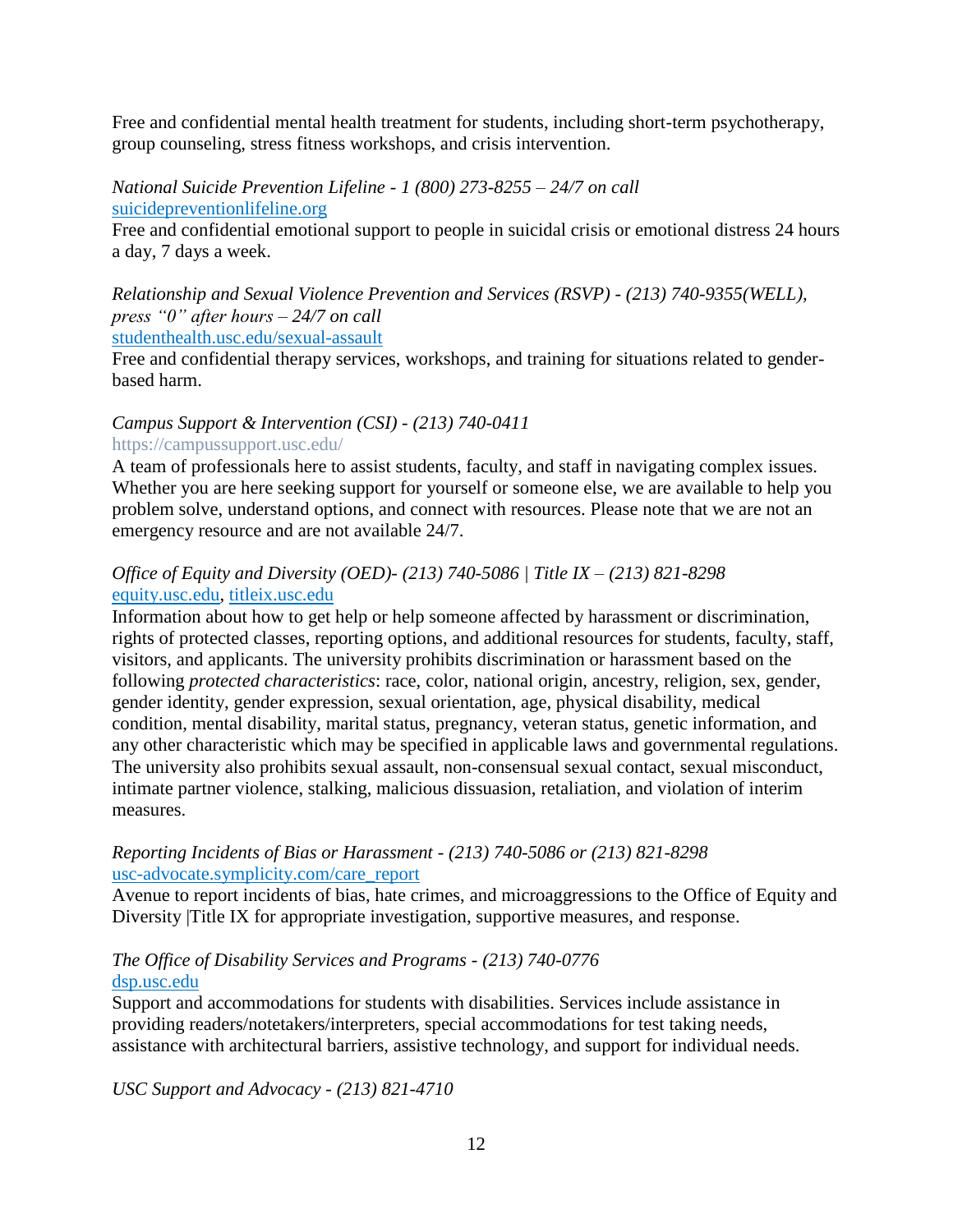#### [uscsa.usc.edu](https://uscsa.usc.edu/)

Assists students and families in resolving complex personal, financial, and academic issues adversely affecting their success as a student.

#### *Diversity at USC - (213) 740-2101* [diversity.usc.edu](https://diversity.usc.edu/)

Information on events, programs and training, the Provost's Diversity and Inclusion Council, Diversity Liaisons for each academic school, chronology, participation, and various resources for students.

#### *USC Emergency - UPC: (213) 740-4321, HSC: (323) 442-1000 – 24/7 on call*  [dps.usc.edu,](http://dps.usc.edu/) [emergency.usc.edu](http://emergency.usc.edu/)

Emergency assistance and avenue to report a crime. Latest updates regarding safety, including ways in which instruction will be continued if an officially declared emergency makes travel to campus infeasible.

*USC Department of Public Safety - UPC: (213) 740-6000, HSC: (323) 442-120 – 24/7 on call*  [dps.usc.edu](http://dps.usc.edu/)

Non-emergency assistance or information.

## **STUDENTS WITH DISABILITIES**

USC is committed to making reasonable accommodations to assist individuals with disabilities in reaching their academic potential. If you have a disability which may impact your performance, attendance, or grades in this course and require accommodations, you must first register with the Office of Disability Services and Programs [\(www.usc.edu/disability\)](http://www.usc.edu/disability). DSP provides certification for students with disabilities and helps arrange the relevant accommodations. Any student requesting academic accommodations based on a disability is required to register with Disability Services and Programs (DSP) each semester. A letter of verification for approved accommodations can be obtained from DSP. Please be sure the letter is delivered to me (or to your TA) as early in the semester as possible. DSP is located in GFS (Grace Ford Salvatori Hall) 120 and is open 8:30 a.m.–5:00 p.m., Monday through Friday. The phone number for DSP is (213) 740-0776. Email: ability@usc.edu.

#### **EMERGENCY PREPAREDNESS/COURSE CONTINUITY**

In case of a declared emergency if travel to campus is not feasible, the *USC Emergency Information* web site [\(http://emergency.usc.edu/](http://emergency.usc.edu/)*)* will provide safety and other information, including electronic means by which instructors will conduct class using a combination of USC's Blackboard learning management system (blackboard.usc.edu), teleconferencing, and other technologies.

#### **MARSHALL ACADEMIC RESOURCES**

The Marshall Office of Undergraduate Advising & Student Affairs offers free weekly Core Review Sessions, along with additional "Cracking the Core" workshops, as a supplement to classroom instruction. Marshall Peer Academic Leaders (PALs) assist students in understanding and clarifying difficult concepts covered in class that week, but core review sessions are effective only if students regularly attend class and actively engage in the process of thinking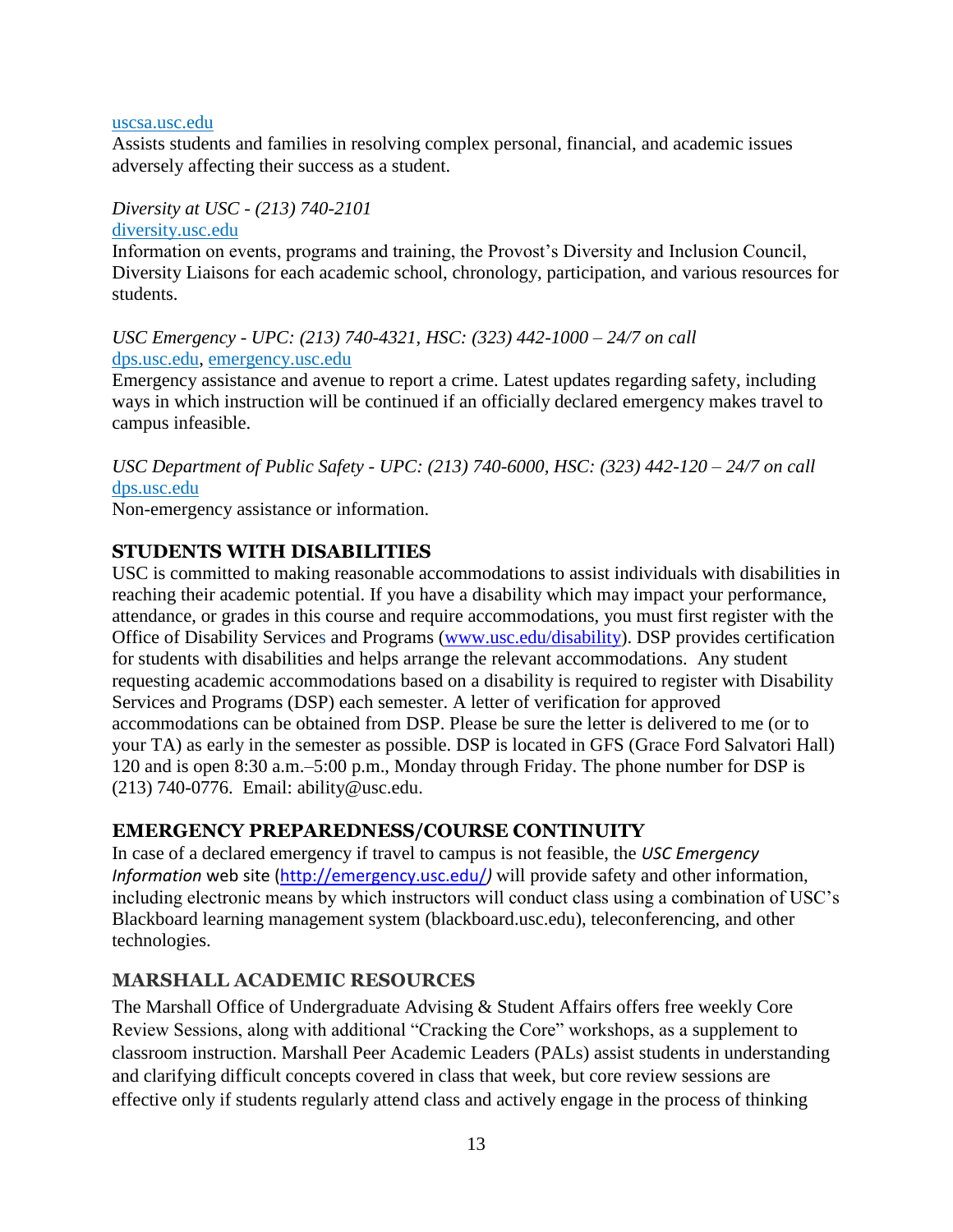critically about the course content. Marshall Academic Resources are available for core courses that are traditionally challenging in the business major curriculum. For more information, please visit the Marshall Undergrad Advising and Student Affairs website.

#### **TENTATIVE COURSE SCHEDULE**

This is our tentative schedule. When necessary, changes will be announced on Blackboard.

| 1.               | Jan 13 Monday        | Introduction to Class                                                                        |
|------------------|----------------------|----------------------------------------------------------------------------------------------|
| 2.               | Jan 15 Wednesday     | Chapter 1: Introduction to Macroeconomics<br>Appendix A: Math review                         |
| 3.               | <b>Jan 20 Monday</b> | No class (due to Martin Luther King Day)                                                     |
| $\overline{4}$ . | Jan 22 Wednesday     | <b>Chapter 2: Measurement of Economic Performance</b>                                        |
| 5.               | Jan 27 Monday        | Chapter 2: Measurement of Economic Performance                                               |
| 6.               | Jan 29 Wednesday     | Chapter 2: Measurement of Economic Performance<br>Chapter 3: Production and the Labor Market |

#### *Jan 31 is the last day to drop a class without W and receive a refund*

| 7.  | Feb 3 Monday            | Chapter 3: Production and the Labor Market          |
|-----|-------------------------|-----------------------------------------------------|
| 8.  | Feb 5 Wednesday         | Chapter 3: Production and the Labor Market          |
| 9.  | Feb 10 Monday           | Chapter 4 & Appendix 4: Consumption and Investment  |
| 10. | Feb 12 Wednesday        | Chapter 4 & Appendix 4: Consumption and Investment  |
|     |                         |                                                     |
| 11. | <b>Feb 17 Monday</b>    | No class (due to Presidents' Day)                   |
| 12. | <b>Feb 19 Wednesday</b> | Midterm $1$ (Chps 1, 2, 3, 4, Appendix for A and 4) |
| 13. | Feb 24 Monday           | Chapter 8 & 10.1: Business Cycle Facts              |

#### *Feb 28 is the last day to drop a class without W on the transcript (no refund)*

| 15. | March 2 Monday    | Chapter 7: Money and Price<br><b>Group Presentation:</b><br>1- GDP and Beyond                                                            |
|-----|-------------------|------------------------------------------------------------------------------------------------------------------------------------------|
| 16. | March 4 Wednesday | Chapter 7: Money and Price (30 minutes)<br>Chapter 14 & 12.1: Federal Reserve Bank<br><b>Group Presentation:</b><br>2- CPI and Inflation |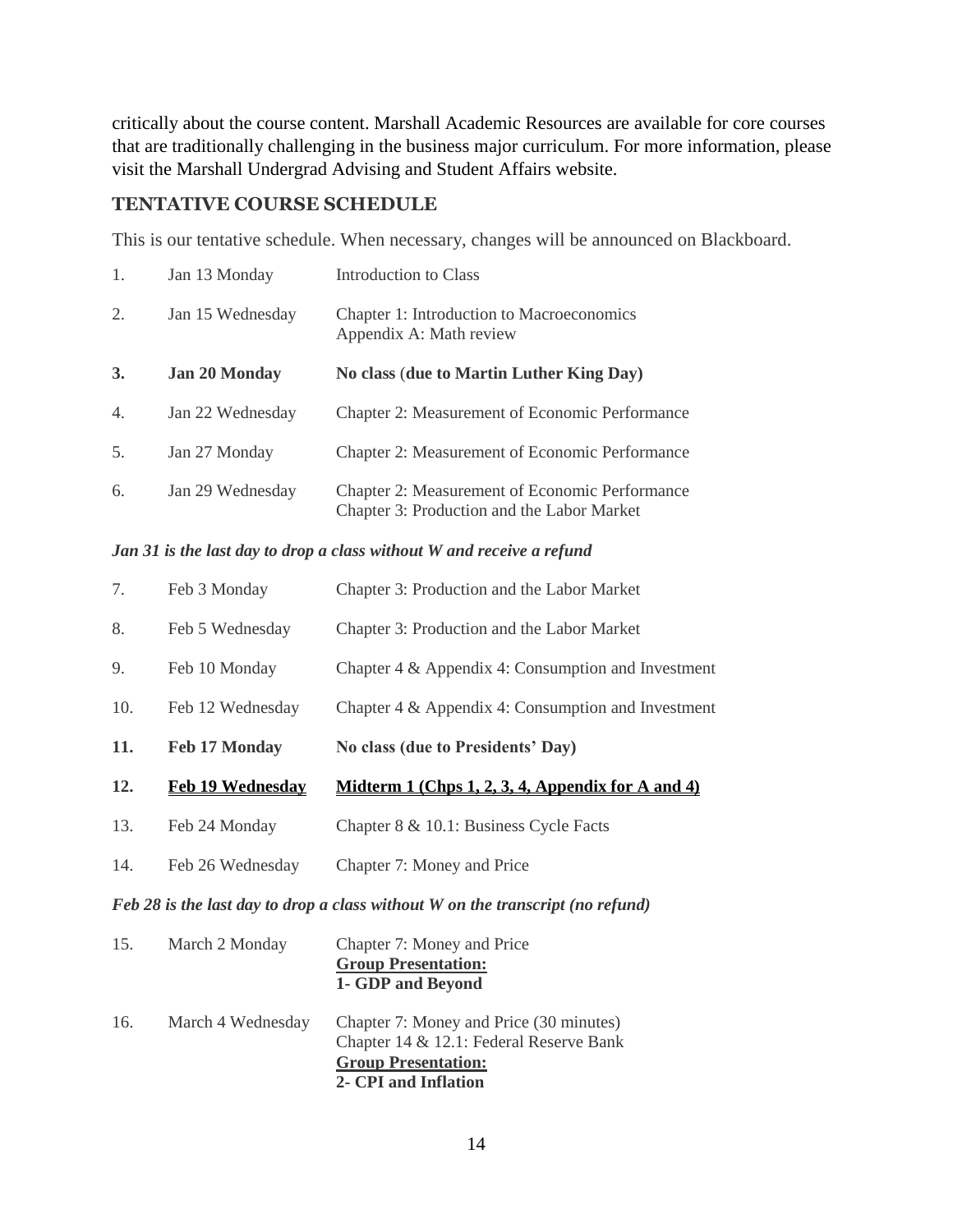| 17. | March 9 Monday           | Chapter 14 & 12.1: Federal Reserve Bank                                                                  |
|-----|--------------------------|----------------------------------------------------------------------------------------------------------|
| 18. | March 11 Wednesday       | Chapter 14 & 12.1 : Federal Reserve Bank (1 hour)<br>Chapter 6: Economic Growth                          |
| 19. | <b>March 16 Monday</b>   | No class (due to Spring Break)                                                                           |
| 20. |                          | March 18 Wednesday No class (due to Spring Break)                                                        |
| 21. | March 23 Monday          | Chapter 6: Economic Growth                                                                               |
| 22. | March 25 Wednesday       | Chapter 6: Economic Growth (1 hour)<br><b>Group Presentation:</b><br>3- Employment                       |
| 23. | March 30 Monday          | <b>Commanding Heights</b>                                                                                |
| 24. | <b>April 1 Wednesday</b> | Midterm 2 (Chps 6, 7, 8, 10.1, 12.1, 14)                                                                 |
|     |                          | April 3 is the last day to drop a course with a mark of $W$                                              |
| 25. | April 6 Monday           | <b>Group Presentations:</b><br>4- Unemployment<br><b>5-Minimum Wages</b><br>6- Migration Inflows to U.S. |
| 26. | April 8 Wednesday        | Chapter 15: Fiscal Policy                                                                                |
| 27. | April 13 Monday          | Chapter 15: Fiscal Policy<br><b>Group Presentation:</b><br><b>7-Zero Lower Bound</b>                     |
| 28. | April 15 Wednesday       | Chapter 5: Balance of Payments<br><b>Group Presentation:</b><br><b>8-Sharing Economy</b>                 |
| 29. | April 20 Monday          | <b>Chapter 5: Balance of Payments</b><br><b>Group Presentation:</b><br>9-Taxes                           |
| 30. | April 22 Wednesday       | Chapter 13: Exchange Rates<br><b>Group Presentation:</b><br><b>10- Income Distribution</b>               |
| 31. | April 27 Monday          | Chapter 13: Exchange Rates<br><b>Group Presentation:</b><br>11- Economic Growth in China                 |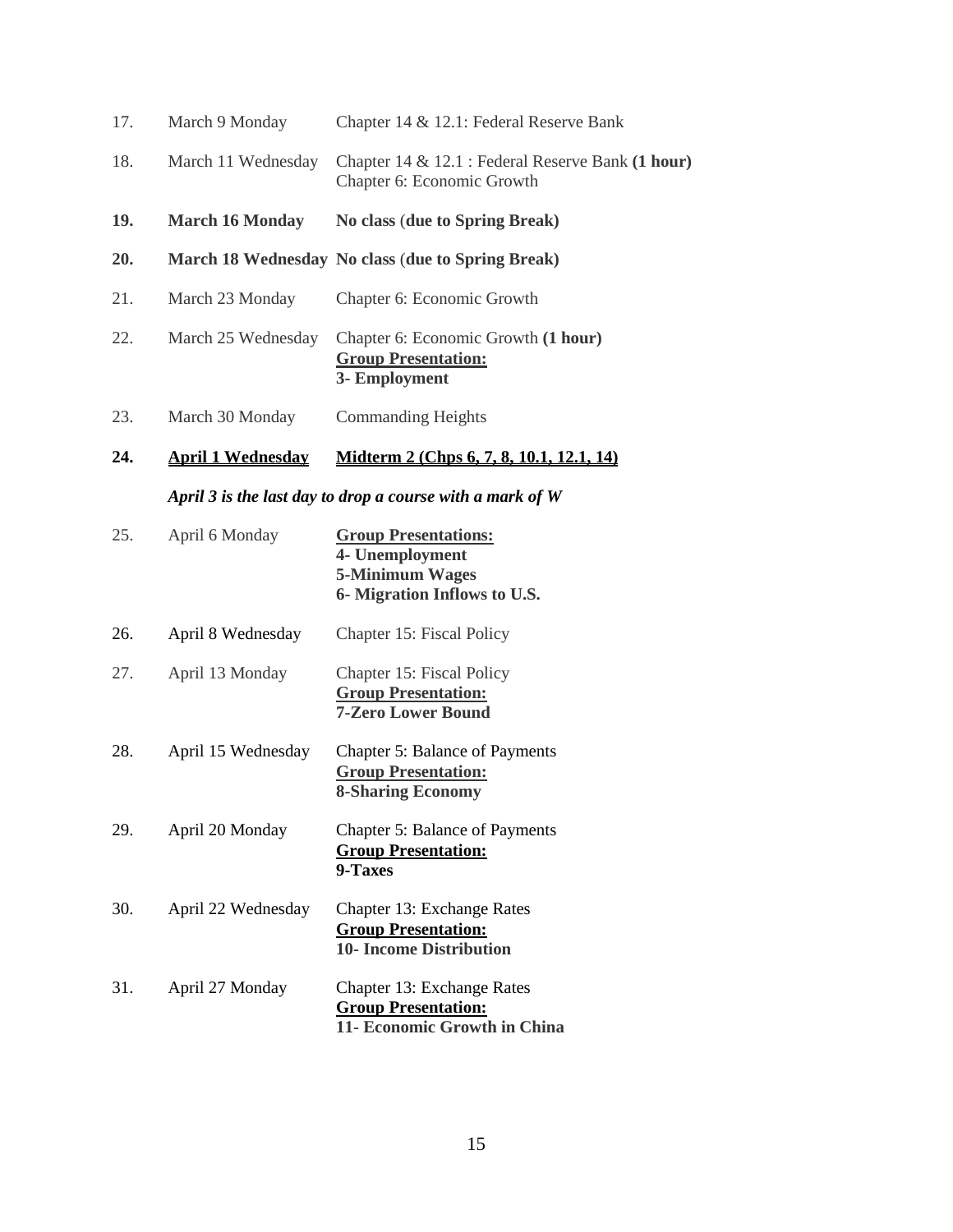32. April 29 Wednesday **Group Presentations: 12-Social Security 13-Outsourcing 14-Millenials**

*May 6-13: Final exams. Final Exam is cumulative and half of the exam is on the concepts we covered after midterm 2 and the remaining is on midterm 1 and 2 materials.*

#### **PRE-LECTURE QUIZ AND AFTER-CLASS ASSIGNMENT DEADLINES**

You have to submit your quizzes and assignments by the below due dates by 10 pm. No assignment or quizzes will be accepted after 10 pm deadline.

| <b>Pre-Lecture Quiz Deadlines</b> |         |                   | <b>After-Lecture Assignment Deadlines</b> |         |                   |
|-----------------------------------|---------|-------------------|-------------------------------------------|---------|-------------------|
| Jan $21$                          | Tuesday | Chp 2             | Jan $21$                                  | Tuesday | Chp <sub>0</sub>  |
| Jan 28                            | Tuesday | Chp <sub>3</sub>  | Feb 2                                     | Sunday  | Chp <sub>2</sub>  |
| Feb 9                             | Sunday  | Chp <sub>4</sub>  | Feb 9                                     | Sunday  | Chp <sub>3</sub>  |
| Feb 23                            | Sunday  | Chp 8 & 10.1      | Feb 16                                    | Sunday  | Chp <sub>4</sub>  |
| Feb 25                            | Tuesday | Chp 7             | March 1                                   | Sunday  | Chp 8 & 10.1      |
| March 3                           | Tuesday | Chp $14 & 12.1$   | March 8                                   | Sunday  | Chp 7             |
| March 10                          | Tuesday | Chp <sub>6</sub>  | March 15                                  | Sunday  | Chp 14 & 12.1     |
| April 7                           | Tuesday | Chp <sub>15</sub> | March 29                                  | Sunday  | Chp <sub>6</sub>  |
| April 14                          | Tuesday | Chp <sub>5</sub>  | April 19                                  | Sunday  | Chp <sub>15</sub> |
| April 21                          | Tuesday | Chp 13            | April 26                                  | Sunday  | Chp <sub>5</sub>  |

| <b>Pre-Lecture Quiz Deadlines</b> |         |                   |  | <b>After-Lecture Assignment Deadlines</b> |         |                   |  |
|-----------------------------------|---------|-------------------|--|-------------------------------------------|---------|-------------------|--|
|                                   | Tuesday | Chp <sub>2</sub>  |  | Jan $21$                                  | Tuesday | Chp <sub>0</sub>  |  |
|                                   | Tuesday | Chp <sub>3</sub>  |  | Feb 2                                     | Sunday  | Chp <sub>2</sub>  |  |
|                                   | Sunday  | Chp <sub>4</sub>  |  | Feb 9                                     | Sunday  | Chp <sub>3</sub>  |  |
|                                   | Sunday  | Chp 8 & 10.1      |  | Feb 16                                    | Sunday  | Chp <sub>4</sub>  |  |
|                                   | Tuesday | Chp 7             |  | March 1                                   | Sunday  | Chp 8 & 10.1      |  |
| $\overline{3}$                    | Tuesday | Chp 14 & 12.1     |  | March 8                                   | Sunday  | Chp 7             |  |
| 10                                | Tuesday | Chp <sub>6</sub>  |  | March 15                                  | Sunday  | Chp 14 & 12.1     |  |
|                                   | Tuesday | Chp <sub>15</sub> |  | March 29                                  | Sunday  | Chp <sub>6</sub>  |  |
| 4                                 | Tuesday | Chp <sub>5</sub>  |  | April 19                                  | Sunday  | Chp <sub>15</sub> |  |
| $\mathbf 1$                       | Tuesday | Chp 13            |  | April 26                                  | Sunday  | Chp <sub>5</sub>  |  |

#### **Presentation Topics and Guidelines:**

Teams are expected to make a formal presentation with slides (about 20-25 minutes), which will follow with questions addressed to the class (about 5 minutes). Also teams should **send to the professor 24 hours before their presentation, 1) a copy of their power point slides, 2) an excel copy of the two graphs that are generated by the group members, 3) a word document with 3-4 questions, and 4) another word document with the answers to those 3-4 questions** about the topic they will be covering. The professor will post those questions on Blackboard under "Content" folder and the class will have to answer those questions at the end of the presentation. Failure to send these questions ON TIME will affect your presentation score. I will evaluate group presentations by a **"Grading Rubric"** which can be found on Blackboard under "Content" folder. Group Presentation grades will be posted at the end of the semester.

Each presentation should explain to the audience why this topic may be important for them (imagine being asked a question about this topic in an interview). Also each presentation should include at least two excel graphs generated by the group. Note that the articles I provide are meant to get you started to work on the topic. You should look for more information.

Some useful blogs: [http://conversableeconomist.blogspot.com.tr](http://conversableeconomist.blogspot.com.tr/) and [http://gregmankiw.blogspot.com.tr](http://gregmankiw.blogspot.com.tr/)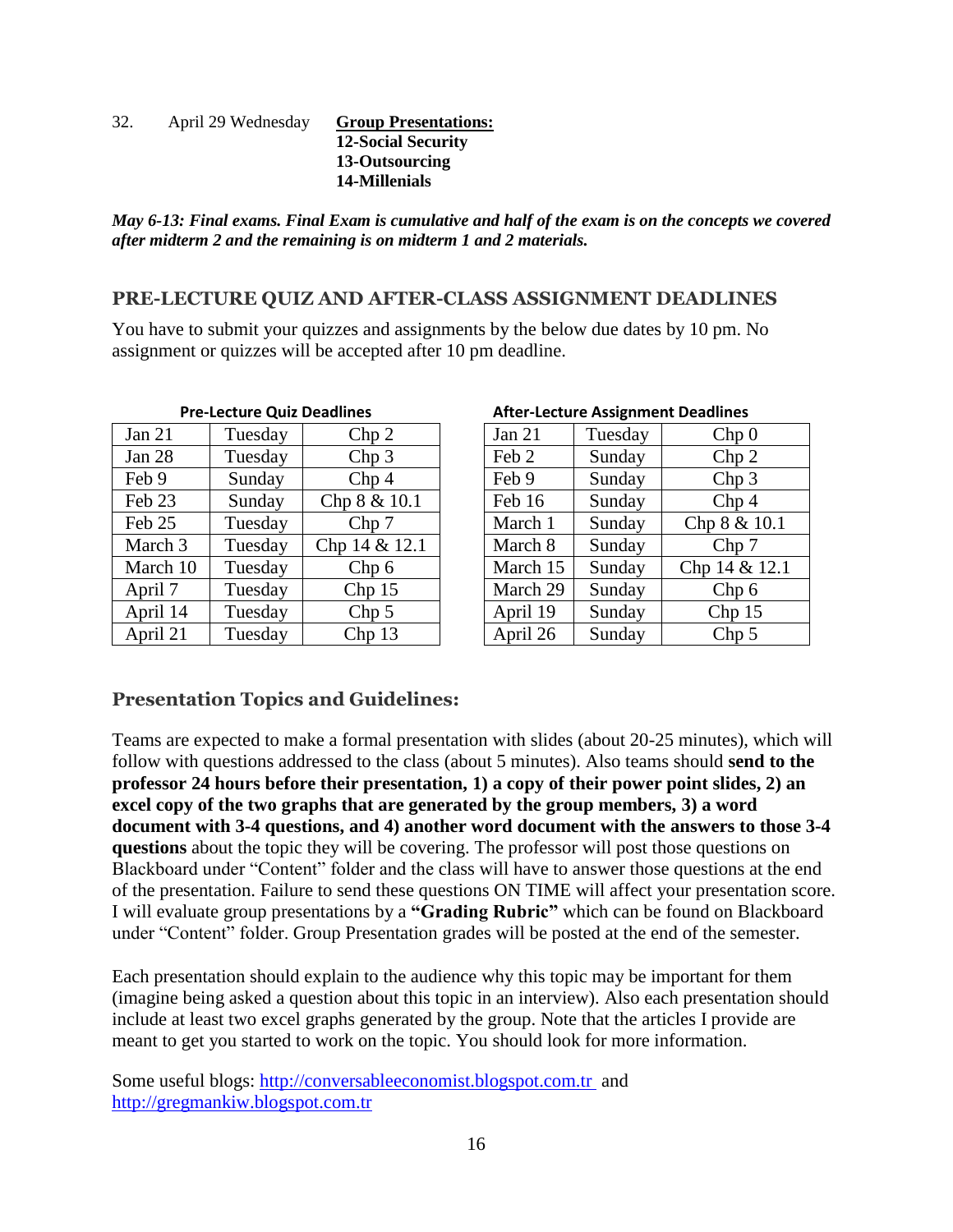Prepare a presentation that incorporates the below articles, illustrates the work you have done (the data charts prepared by your team in Excel), and discusses any points raised below.

## **Application # 1: GDP and beyond**

#### **Deliverable: News piece about fastest growing economies. Discussion: Advantages and disadvantages of GDP**

**Reading for everyone:** Justin Fox, **"**The Economics of Well-Being," [https://hbr.org/2012/01/the](https://hbr.org/2012/01/the-economics-of-well-being)[economics-of-well-being](https://hbr.org/2012/01/the-economics-of-well-being)

#### **For the Group doing the Presentation:**

- **1.** Go to the Conference Board Total Economy Database: [http://www.conference](http://www.conference-board.org/data/economydatabase/)[board.org/data/economydatabase/](http://www.conference-board.org/data/economydatabase/) Download *Total Economy Database™*, Output, Labor, and Labor Productivity Country Details, 1950-2017. It is under the "Data" heading. This is an excel sheet that includes various data sheets.
- **2.** Use the information on level of GDP per capita; and determine the countries with the fastest growing economies in the **last 10 years (not just the last year; and also compare U.S. to these countries);** perhaps similar to "The 20 Fastest-Growing Economies This Year" [http://www.bloomberg.com/news/articles/2015-02-25/the-20-fastest](http://www.bloomberg.com/news/articles/2015-02-25/the-20-fastest-growing-economies-this-year)[growing-economies-this-year](http://www.bloomberg.com/news/articles/2015-02-25/the-20-fastest-growing-economies-this-year) but for the 10 year growth (To access the article, please use the Bloomberg terminals in Marshall School of Business or the following web link: https://www.moneyweb.co.za/news/the-20-fastestgrowing-economies-this-year/) and "Gross national happiness in Bhutan: the big idea from a tiny state that could change the world", <http://www.theguardian.com/world/2012/dec/01/bhutan-wealth-happiness-counts>

-----------------------------------------------------------------------------------------------------------

#### **Application # 2: CPI, Inflation**

#### **Deliverable: News piece about Inflation in the US, Venezuela, Argentina and Iran Discussion: History of Inflation**

**Reading for Everyone:** [Phil Davies](https://www.minneapolisfed.org/authors/phil-davies) Taking the Measure of Prices and Inflation <https://www.minneapolisfed.org/publications/the-region/taking-the-measure-of-prices-and-inflation>

#### **For the group doing the presentation:**

- 1. Go to Federal Reserve Bank of St. Louis site that has data on price indices: <http://research.stlouisfed.org/fred2/categories/9> and download historical data for [Consumer Price](http://research.stlouisfed.org/fred2/series/CPIAUCSL?cid=9)  [Index for All Urban Consumers: All Items](http://research.stlouisfed.org/fred2/series/CPIAUCSL?cid=9) for U.S. and inflation for Venezuela, Iran, Argentina (through putting keywords in "search" tab). For Venezuela, Iran, Argentina, the data on the Fed website is on annual, not seasonally adjusted basis. Note: to compare U.S to these countries, use the annual, not seasonally adjusted data for U.S.
- 2. If inflation rate is not available, compute it based on (use  $\Delta x/x*100$ ; the "Percent Change" in prices over a year). Plot the inflation rate for the last 10 years.
- 3. Read Forbes, "The Three Countries With The Highest Inflation". [http://www.forbes.com/sites/mikepatton/2014/05/09/the-three-countries-with-the-highest](http://www.forbes.com/sites/mikepatton/2014/05/09/the-three-countries-with-the-highest-inflation/)[inflation\](http://www.forbes.com/sites/mikepatton/2014/05/09/the-three-countries-with-the-highest-inflation/) (copy paste the link, otherwise it goes somewhere else!)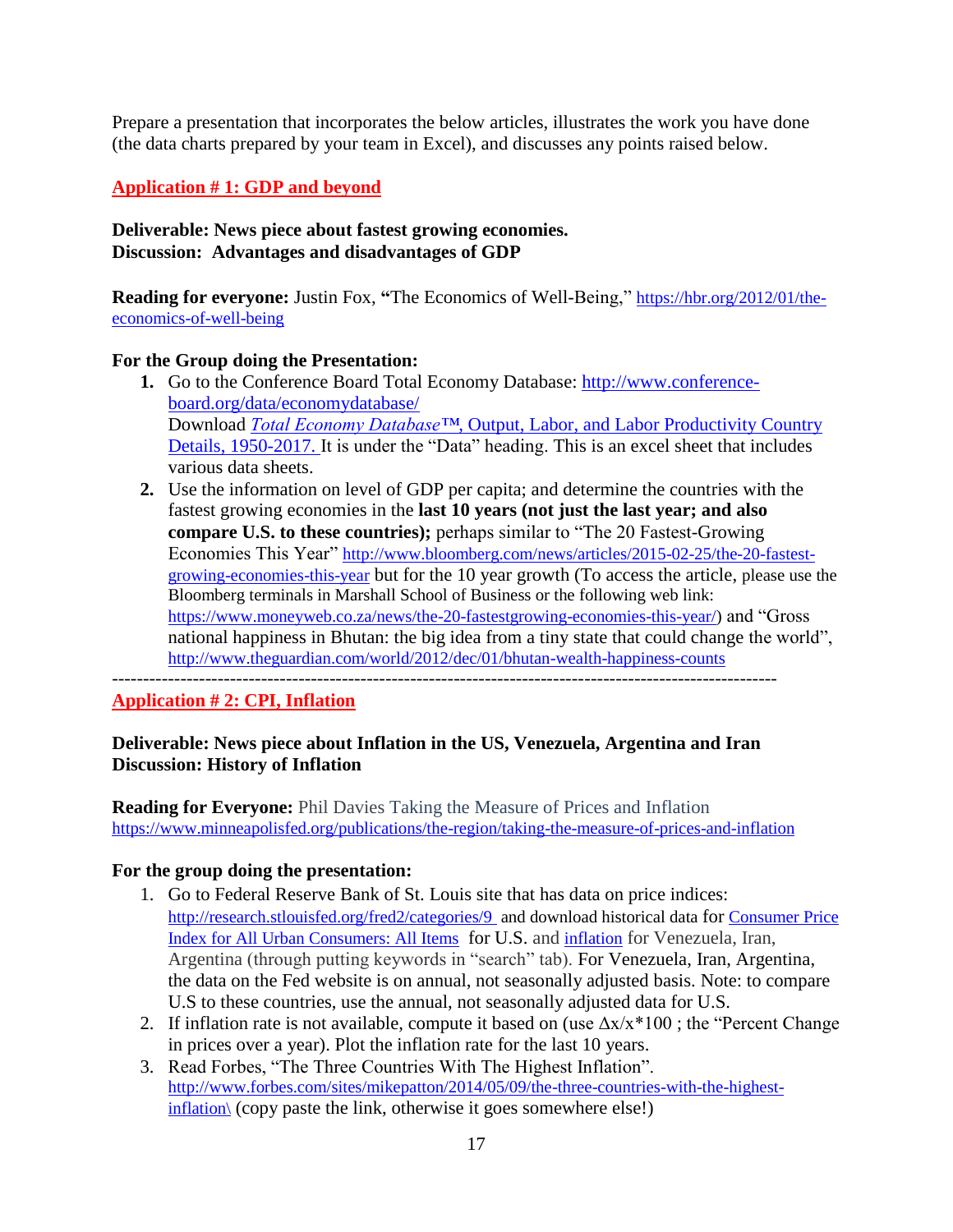and The Economist, "Don't lie to me, Argentina" <http://www.economist.com/node/21548242>

**Application # 3: Employment**

---------------------------------------------------

## **Deliverable: News piece about labor force participation by age and gender over time Discussion: Labor Force Participation**

**Readings for Everyone:** Youth Labor Force Participation Continues To Fall, but It Might Be for a Good Reason. [https://www.stlouisfed.org/publications/regional-economist/january-2015/youth-labor](https://www.stlouisfed.org/publications/regional-economist/january-2015/youth-labor-force)[force](https://www.stlouisfed.org/publications/regional-economist/january-2015/youth-labor-force)

#### **For the group doing the presentation:**

- 1. Search for data on labor force participation by age and gender on <https://fred.stlouisfed.org/search?st=labor+force+participation+rate>
- 2. Read Financial Times, "Falling labour participation raises US jobs dilemma for Fed" <http://www.ft.com/cms/s/0/ae71a322-81de-11e5-8095-ed1a37d1e096.html#axzz3vmlJxN1p> (use digital library to access the Financial Times articles) and "56,023,000: Record Number of Women Not in Labor Force" [http://www.cnsnews.com/news/article/ali-meyer/56023000-record-number-women-not-labor](http://www.cnsnews.com/news/article/ali-meyer/56023000-record-number-women-not-labor-force)[force](http://www.cnsnews.com/news/article/ali-meyer/56023000-record-number-women-not-labor-force)

------------------------------------------------------------

**Application # 4: Unemployment**

**Deliverable: News piece about why are young adults living at home? Discussion: Unemployment rates by age and gender: historical trends, recent developments.** 

**Reading for Everyone:** Why Are More Young Adults Still Living at Home? [https://www.stlouisfed.org/on-the-economy/2015/october/millennials-living-home-student-debt-housing](https://www.stlouisfed.org/on-the-economy/2015/october/millennials-living-home-student-debt-housing-labor)[labor](https://www.stlouisfed.org/on-the-economy/2015/october/millennials-living-home-student-debt-housing-labor)

#### **For the group doing the presentation:**

1. Find data on unemployment rate: <http://www.bls.gov/cps/cpsaat01.htm> HOUSEHOLD DATA, ANNUAL AVERAGES 1. Employment status of the civilian noninstitutional population, 1946 to date;

and by age: <http://www.bls.gov/cps/cpsaat03.pdf>

2. Graph the historical data on unemployment rate, overall and by age groups perhaps similar to: Market watch, "40% of unemployed workers are millennials" <http://www.marketwatch.com/story/40-of-unemployed-workers-are-millennials-2014-07-03> and "Thanks to the "mancession," metrosexuals have become "manfluencers" <http://qz.com/138822/thanks-to-the-mancession-metrosexuals-have-become-manfluencers/>

**Application # 5: Minimum Wage**

**Deliverable: News piece about the minimum wage in the US and in California. Discussion: Pros and Cons of increasing the Minimum Wage**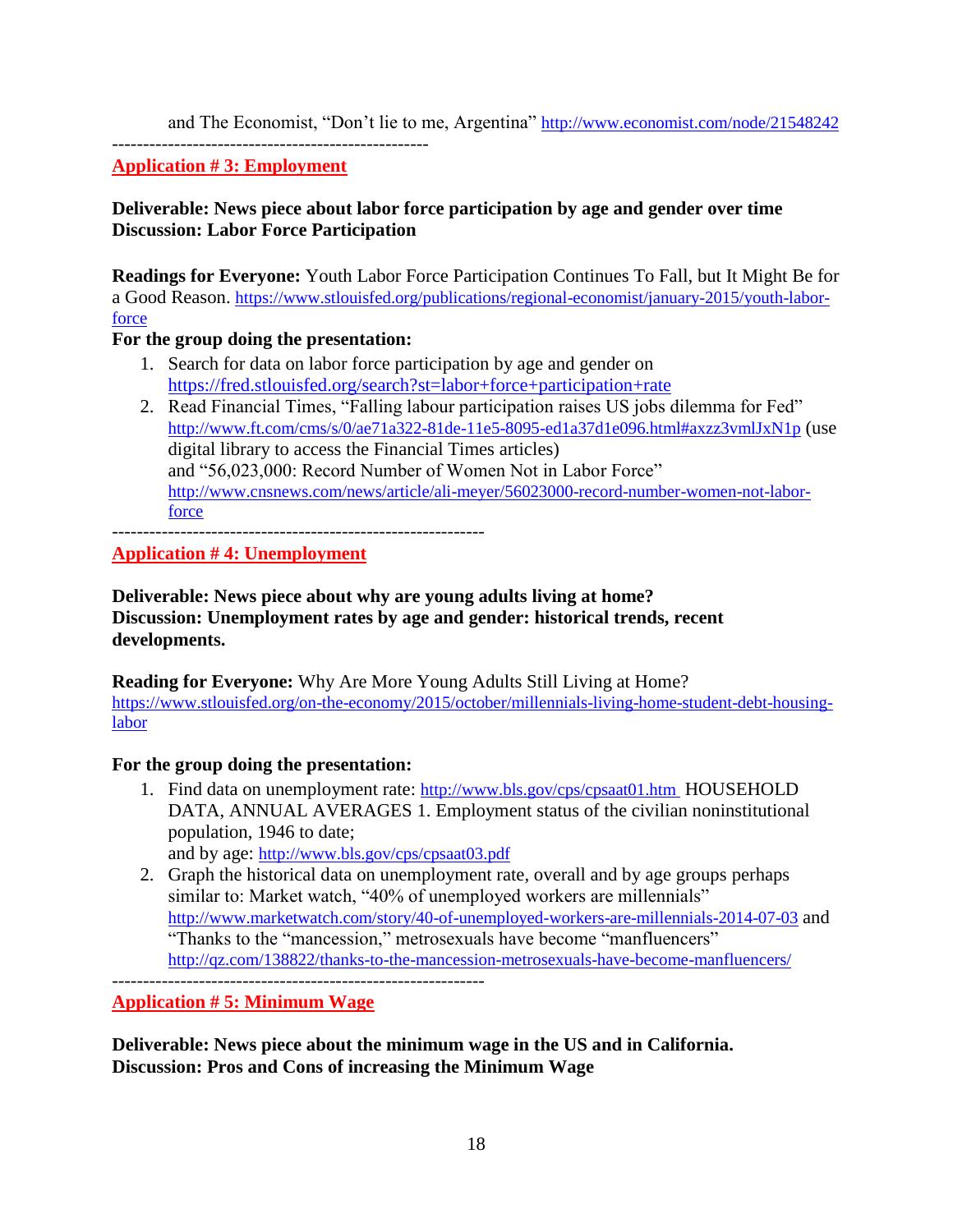**Reading for Everyone:** "The Effects of a Minimum-Wage Increase on Employment and Family Income. CBO <https://www.cbo.gov/publication/44995>

#### **For the group doing the presentation:**

- 1. Use data from [http://www.bls.gov/opub/reports/minimum](http://www.bls.gov/opub/reports/minimum-wage/archive/minimumwageworkers_2013.pdf)[wage/archive/minimumwageworkers\\_2013.pdf](http://www.bls.gov/opub/reports/minimum-wage/archive/minimumwageworkers_2013.pdf) to generate pie graphs on the characteristics of minimum wage workers.
- 2. Prepare a presentation such as "Who Are the Minimum-Wage Workers of America?" [http://www.nationaljournal.com/congress/2015/04/28/Who-Are-Minimum-Wage-](http://www.nationaljournal.com/congress/2015/04/28/Who-Are-Minimum-Wage-Workers-America)[Workers-America](http://www.nationaljournal.com/congress/2015/04/28/Who-Are-Minimum-Wage-Workers-America) but also include information on the minimum wage in California such as "Los Angeles is now largest city in America with \$15 minimum wage" [http://money.cnn.com/2015/06/14/news/economy/los-angeles-minimum-wage-15](http://money.cnn.com/2015/06/14/news/economy/los-angeles-minimum-wage-15-garcetti/) [garcetti/](http://money.cnn.com/2015/06/14/news/economy/los-angeles-minimum-wage-15-garcetti/)

#### ------------------------------------------------------------ **Application # 6: Migration Inflows to the U.S**

# **Deliverable: News piece about immigration**

# **Discussion: What are potential benefits and losses related to immigration?**

**Reading for Everyone:** The Economics of Immigration: A Story of Substitutes and Complements. [https://www.stlouisfed.org/education/page-one-economics-classroom-edition/the](https://www.stlouisfed.org/education/page-one-economics-classroom-edition/the-economics-of-immigration-a-story-of-substitutes-and-complements)[economics-of-immigration-a-story-of-substitutes-and-complements](https://www.stlouisfed.org/education/page-one-economics-classroom-edition/the-economics-of-immigration-a-story-of-substitutes-and-complements)

#### **For the group doing the presentation:**

- 1. Download data on immigration (Web page: [https://www.dhs.gov/immigration](https://www.dhs.gov/immigration-statistics/yearbook/2014)[statistics/yearbook/2014](https://www.dhs.gov/immigration-statistics/yearbook/2014) )
- 2. Present the data on immigration. For example, What happened to immigration as a percent of total US population over time? (Table 1: Persons Obtaining Lawful Permanent Resident Status: Fiscal Years 1820 to 2014). Notice you need to find population numbers for the US to calculate the ratios. (pie charts) What fraction of immigration is based on family reasons versus employment reasons (Table 9: Persons Obtaining Lawful Permanent Resident Status by Broad Class of Admission and Selected Demographic Characteristics: Fiscal Year 2014 ). How are they distributed by age and occupation? (Table 8: Persons Obtaining Lawful Permanent Resident Status By Sex, Age, Marital Status, And Occupation: Fiscal Year 2014)
- 3. Prepare a presentation about immigration perhaps such as "50 Years Ago, Immigration Changed in America " ([http://www.usnews.com/news/articles/2015/10/02/50-years-ago](http://www.usnews.com/news/articles/2015/10/02/50-years-ago-immigration-changed-in-america)[immigration-changed-in-america](http://www.usnews.com/news/articles/2015/10/02/50-years-ago-immigration-changed-in-america)). Also take a look at "Donald Trump's anti-immigrant demagoguery works because it's not about jobs. It's about fear." <http://www.vox.com/2015/7/29/9060427/nativism-research-immigration-trump>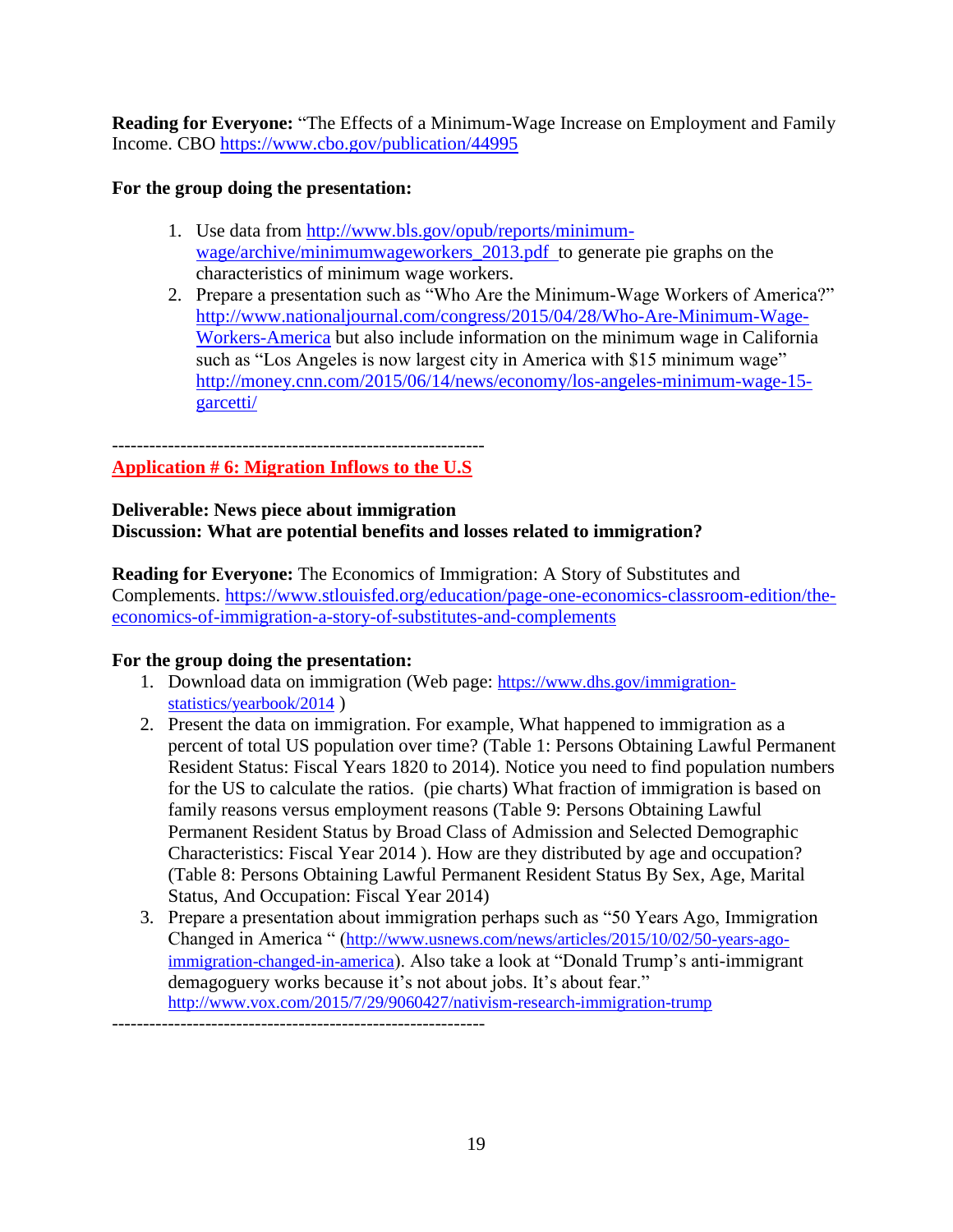## **Application # 7: Zero Lower Bound**

#### **Deliverable: News Piece about the great recession and what the Fed did. Discussion: What is QE2, zero lower bound, unconventional monetary policy?**

**Reading for everyone:** The Economist "Monetary policy after the crash: Controlling interest. [http://www.economist.com/news/schools-brief/21586527-third-our-series-articles-financial](http://www.economist.com/news/schools-brief/21586527-third-our-series-articles-financial-crisis-looks-unconventional)[crisis-looks-unconventional](http://www.economist.com/news/schools-brief/21586527-third-our-series-articles-financial-crisis-looks-unconventional)

#### **For the group doing the presentation:**

- **1.** Go to the Federal Reserve Bank of St. Louis web page (FRED): <http://research.stlouisfed.org/fred2/release?rid=18>. Among the "H.15 selected interest rates" choose Effective Federal Funds Rate. Download the data to an excel sheet and display the data since 1950 at a monthly frequency.
- **2.** From <http://research.stlouisfed.org/fred2/categories/124> Monetary Base data select "St. Louis Adjusted Monetary Base". Download the data and create a graph of the monetary base.
- **3.** Read: FRBSF Economic Letter "The Fed's Monetary Policy Response to the Current Crisis" <http://www.frbsf.org/publications/economics/letter/2009/el2009-17.html> and J. Taylor, "The Role of Policy in the Great Recession and the Weak Recovery. [http://web.stanford.edu/~johntayl/2014\\_pdfs/Taylor\\_Manuscript\\_Role\\_of\\_Policy\\_in\\_Great\\_Rece](http://web.stanford.edu/~johntayl/2014_pdfs/Taylor_Manuscript_Role_of_Policy_in_Great_Recession_and_Weak_Recovery-May-2014.pdf) [ssion\\_and\\_Weak\\_Recovery-May-2014.pdf](http://web.stanford.edu/~johntayl/2014_pdfs/Taylor_Manuscript_Role_of_Policy_in_Great_Recession_and_Weak_Recovery-May-2014.pdf)

------------------------------------------------------------

**Application # 8: Sharing Economy** 

**Deliverable: News pieces about the "Sharing Economy" Discussion: Get us informed about the size of the sharing economy, advantages, disadvantages, what to expect for the future.**

**Reading for everyone:** The Economist, "The rise of the sharing economy; Peer-to-peer rental" [http://www.economist.com/news/leaders/21573104-internet-everything-hire-rise-sharing](http://www.economist.com/news/leaders/21573104-internet-everything-hire-rise-sharing-economy)[economy](http://www.economist.com/news/leaders/21573104-internet-everything-hire-rise-sharing-economy)

#### **For the group doing the presentation:**

- 1. Read PWC "The Sharing Economy*",*  [https://www.pwc.com/us/en/technology/publications/assets/pwc-consumer-intelligence](https://www.pwc.com/us/en/technology/publications/assets/pwc-consumer-intelligence-series-the-sharing-economy.pdf)[series-the-sharing-economy.pdf](https://www.pwc.com/us/en/technology/publications/assets/pwc-consumer-intelligence-series-the-sharing-economy.pdf) and "Uber, Airbnb and consequences of the sharing economy: Research roundup" [http://journalistsresource.org/studies/economics/business/airbnb-lyft-uber-bike-share](http://journalistsresource.org/studies/economics/business/airbnb-lyft-uber-bike-share-sharing-economy-research-roundup)[sharing-economy-research-roundup](http://journalistsresource.org/studies/economics/business/airbnb-lyft-uber-bike-share-sharing-economy-research-roundup)
- 2. Generate a report with data and information regarding the sharing economy. Put it in the context of economic information you have about GDP, economic growth, employment etc.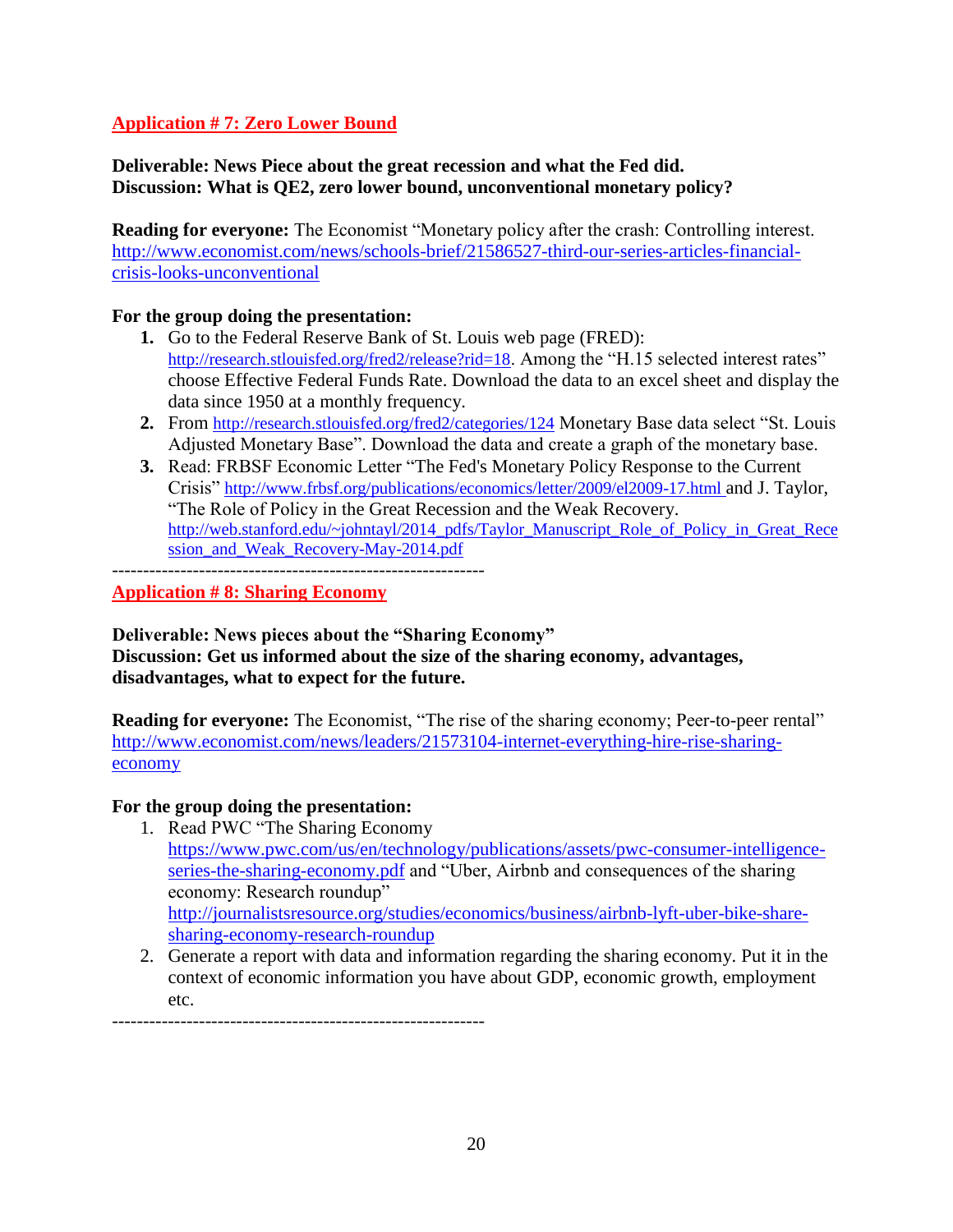## **Application # 9: Taxes**

#### **Deliverable: News piece about responses of people and companies to taxes Discussion: Incentive effects of taxes; differences in tax rates across countries**

**Reading for Everyone**: G, Mankiw "I Can Afford Higher Taxes. But They'll Make Me Work Less." NYT http://www.nytimes.com/2010/10/10/business/economy/10view.html? r=0 and "Take some time off, Mr Mankiw", the Economist

<http://www.economist.com/blogs/freeexchange/2010/10/taxation>

"Trump's Tax Plan and How it Affects You", Kimberly Amadeo (the Balance) <https://www.thebalance.com/trump-s-tax-plan-how-it-affects-you-4113968>

#### **For the group doing the presentation:**

- 1. Download cross country tax rates using data from: [http://www.sas.upenn.edu/%7Eegme/pp/newtaxdata.pdf](http://www.sas.upenn.edu/~egme/pp/newtaxdata.pdf)
- 2. Prepare excel graphs (time series and several countries) to show differences in tax rates across time and across countries.
- 3. Read "Tim Cook's \$181 Billion Headache: Apple's Cash Held Overseas". [http://www.bloomberg.com/news/articles/2015-07-22/tim-cook-s-181-billion-headache](http://www.bloomberg.com/news/articles/2015-07-22/tim-cook-s-181-billion-headache-apple-s-cash-held-overseas)[apple-s-cash-held-overseas](http://www.bloomberg.com/news/articles/2015-07-22/tim-cook-s-181-billion-headache-apple-s-cash-held-overseas) (To access the article, please use the Bloomberg terminals in Marshall School of Business or use the following web link: [http://www.straitstimes.com/business/companies-markets/tim-cooks-us181b-headache](http://www.straitstimes.com/business/companies-markets/tim-cooks-us181b-headache-apples-cash-held-overseas)[apples-cash-held-overseas](http://www.straitstimes.com/business/companies-markets/tim-cooks-us181b-headache-apples-cash-held-overseas) )
- 4. Read "Time, "Death or Taxes" <http://content.time.com/time/magazine/article/0,9171,1999426,00.html>

------------------------------------------------------------

**Application # 10: Income Distribution**

**Deliverable: News piece about the top 1% Discussion: Income inequality: how has it changed over time?** 

**Reading for Everyone:** Trends in the Distribution of Household Income Between 1979 and 2007. CBO<https://www.cbo.gov/publication/42729>

#### **For the group doing the presentation:**

- 1. Download World Wealth & Income Database http://wid.world/ Click on "The Data" and make your selections as you wish.
- 2. Read articles: The Economist, May 2014. "The Economist explains: Thomas Piketty's "Capital", summarized in four paragraphs" [\(http://www.economist.com/blogs/economist](http://www.economist.com/blogs/economist-explains/2014/05/economist-explains)[explains/2014/05/economist-explains\)](http://www.economist.com/blogs/economist-explains/2014/05/economist-explains) and "Bernie Sanders says 99 percent of 'new' income is going to top 1 percent" [http://www.politifact.com/truth-o](http://www.politifact.com/truth-o-meter/statements/2015/apr/19/bernie-s/bernie-sanders-says-99-percent-new-income-going-to/)[meter/statements/2015/apr/19/bernie-s/bernie-sanders-says-99-percent-new-income](http://www.politifact.com/truth-o-meter/statements/2015/apr/19/bernie-s/bernie-sanders-says-99-percent-new-income-going-to/)[going-to/](http://www.politifact.com/truth-o-meter/statements/2015/apr/19/bernie-s/bernie-sanders-says-99-percent-new-income-going-to/)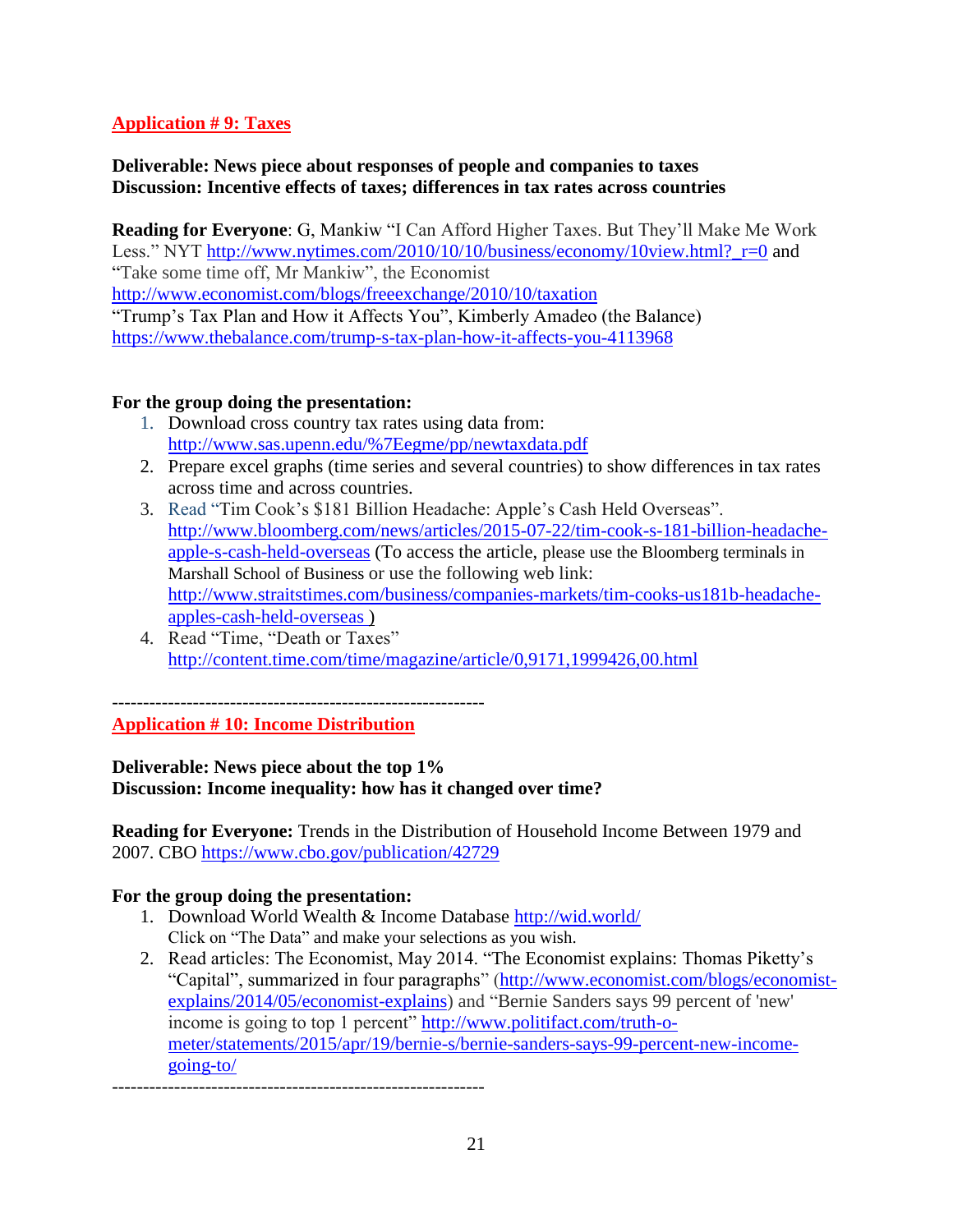## **Application # 11: Economic Growth in China**

**Deliverable: News piece about economic growth in China.**

**Discussion: Explain the historical performance of China's growth and what you expect of the future.** 

**Reading for everyone:** Read the "Dreaming With BRICs: The Path to 2050" article of Goldman Sachs <http://www.goldmansachs.com/our-thinking/archive/archive-pdfs/brics-dream.pdf>

#### **For the group doing the presentation:**

- 1. Go to World Bank data base:<http://databank.worldbank.org/data/home.aspx> Click "Database" tab on the left and select "World Development Indicators'. Under "Country", select China (and some other countries that you think would provide an interesting comparison) as the countries to examine. In the option about "series" select GDP per capita, PPP (constant 2011 international \$) "*GDP per capita based on purchasing power parity (PPP). It is gross domestic product converted to international dollars using purchasing power parity rates"* and other variables that you find important. Then select the longest data available under the "time" button.
- 2. Present excel graphs (time series, two or more countries) on the data you find important.
- 3. Read FRBSF "Global Fallout from China's Industrial Slowdown" [http://www.frbsf.org/economic-research/publications/economic](http://www.frbsf.org/economic-research/publications/economic-letter/2015/november/global-fallout-from-china-industrial-slowdown/)[letter/2015/november/global-fallout-from-china-industrial-slowdown/](http://www.frbsf.org/economic-research/publications/economic-letter/2015/november/global-fallout-from-china-industrial-slowdown/) and The Economist, "Official data say China's economy is barely slowing. Are they believable?" <http://www.economist.com/blogs/freeexchange/2015/10/chinas-data-doubts>

#### **Application # 12: Social Security**

#### **Deliverable: News piece about the future of social security**

**Discussion: How does the social security system work, what are the benefits of the current system, what are the potential problems with it?**

**Reading for everyone:** Social Security Policy Options, 2015 at: [https://www.cbo.gov/publication/51011\(](https://www.cbo.gov/publication/51011)first 19 pages)

#### **For the group doing the presentation:**

- 1. Go to the CBO web site for data: <https://www.cbo.gov/publication/51011#title0>
- 2. Read the articles: "The good news: Social Security really will work for your grandkids. Now, the bad news" [http://qz.com/481077/the-good-news-social-security](http://qz.com/481077/the-good-news-social-security-really-will-work-for-your-grandkids-now-the-bad-news/)[really-will-work-for-your-grandkids-now-the-bad-news/](http://qz.com/481077/the-good-news-social-security-really-will-work-for-your-grandkids-now-the-bad-news/) and "Updating Social Security for the 21st Century: 12 Proposals You Should Know About" [http://www.aarp.org/work/social-security/info-05-2012/future-of-social-security](http://www.aarp.org/work/social-security/info-05-2012/future-of-social-security-proposals.html)[proposals.html](http://www.aarp.org/work/social-security/info-05-2012/future-of-social-security-proposals.html)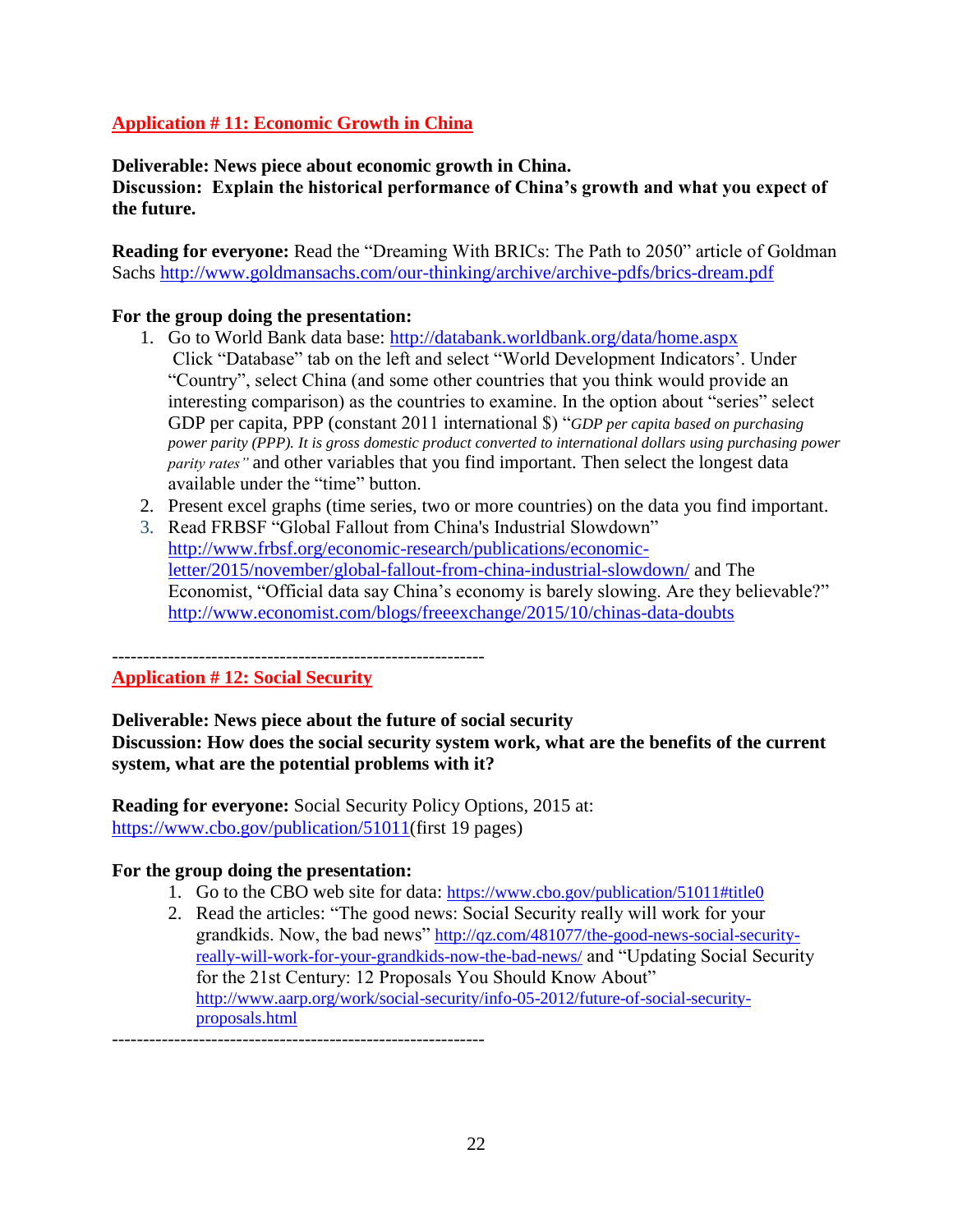## **Application # 13: Outsourcing**

#### **Deliverable: News pieces about outsourcing and offshoring. Discussion: What has happened in the past, what are the future trends?**

#### **Reading for everyone:** Demystifying Outsourcing

<http://www.imf.org/external/pubs/ft/fandd/2004/12/pdf/amiti.pdf> and The Economist, January 2013, "Here, there and everywhere". [http://www.economist.com/news/special-report/21569572](http://www.economist.com/news/special-report/21569572-after-decades-sending-work-across-world-companies-are-rethinking-their-offshoring) [after-decades-sending-work-across-world-companies-are-rethinking-their-offshoring](http://www.economist.com/news/special-report/21569572-after-decades-sending-work-across-world-companies-are-rethinking-their-offshoring)

#### **For the group doing the presentation:**

- 1. Go to the BEA (Bureau of Economic Analysis) web site for International Data: [http://www.bea.gov/iTable/index\\_ita.cfm](http://www.bea.gov/iTable/index_ita.cfm)
- 2. Click "begin using the data" and select "International Transactions". Select Table 3.1 U.S. International Trade in Services. Using the 'modify' option get annual data on export of services and import of services. The "modify" option also gives you access to prior years. Download them to an excel sheet.
- 3. Go to the BEA page [http://www.bea.gov/iTable/index\\_nipa.cfm](http://www.bea.gov/iTable/index_nipa.cfm)
- 4. Download Table 1.1.5 Gross Domestic Product. (Notice this data is in billions of dollars). Make the same changes under Modify as described in Step 2
- 5. Using the 2 data sources downloaded generate Imports of services as a percent of GDP. Also generate export of services as a percent of GDP. Graph the data.
- 6. U.S News "Outsourcing to China Cost U.S. 3.2 Million Jobs Since 2001". [http://www.usnews.com/news/blogs/data-mine/2014/12/11/outsourcing-to-china-cost-us-](http://www.usnews.com/news/blogs/data-mine/2014/12/11/outsourcing-to-china-cost-us-32-million-jobs-since-2001)[32-million-jobs-since-2001](http://www.usnews.com/news/blogs/data-mine/2014/12/11/outsourcing-to-china-cost-us-32-million-jobs-since-2001)
- 7. Outsourcing and Imported Services in BEA's Industry Accounts. https://www.bea.gov/papers/pdf/offshore\_v05.pdf

------------------------------------------------------------

#### **Application # 14: Millennials**

**Deliverable: A news pieces about healthcare and the millennial generation Discussion: This is a warp it all topic. Think about the connections between the Affordable Care Act and how the job market may be different for millennials.**

**Reading for everyone:** 15 ECONOMIC FACTS ABOUT MILLENNIALS. The Council of Economic Advisors

*[https://obamawhitehouse.archives.gov/sites/default/files/docs/millennials\\_report.pdf](https://www.google.com/url?sa=t&rct=j&q=&esrc=s&source=web&cd=1&ved=2ahUKEwiToN6Q463fAhWRiIsKHf8LCW0QFjAAegQIChAC&url=https%3A%2F%2Fobamawhitehouse.archives.gov%2Fsites%2Fdefault%2Ffiles%2Fdocs%2Fmillennials_report.pdf&usg=AOvVaw02MrU77cGeyMo2yiaVFuE6)*

#### **For the group doing the presentation:**

1. Read and make sense of: "How Obamacare helped millennials chill out", The Washington Post[.https://www.washingtonpost.com/news/wonk/wp/2015/11/21/how](https://www.washingtonpost.com/news/wonk/wp/2015/11/21/how-obamacare-helped-millennials-chill-out/)[obamacare-helped-millennials-chill-out/](https://www.washingtonpost.com/news/wonk/wp/2015/11/21/how-obamacare-helped-millennials-chill-out/) and "Millennials Openly Defy the Obamacare Mandate" [http://www.huffingtonpost.com/brad-chase/millennials-openly-defy](http://www.huffingtonpost.com/brad-chase/millennials-openly-defy-t_b_6080052.html)[t\\_b\\_6080052.html](http://www.huffingtonpost.com/brad-chase/millennials-openly-defy-t_b_6080052.html)